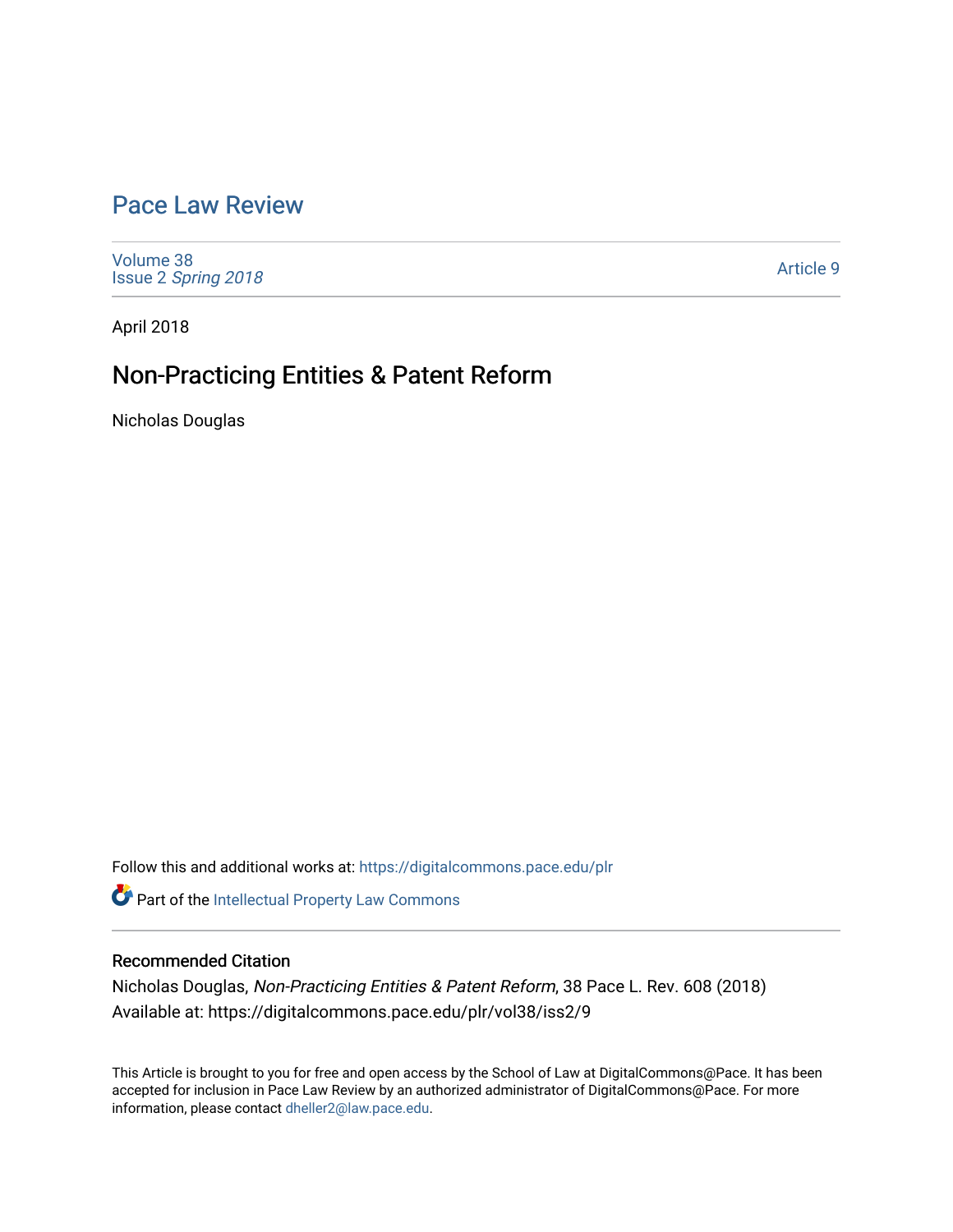1

# **Non-Practicing Entities & Patent Reform**

### **By Nicholas Douglas**

#### *Abstract*

*The patent system is designed to promote innovation and supply a blueprint for innovative minds to improve upon, but the behavior of some patent owners is contrary to these principles. Non-practicing entities obtain patent rights, and rather than produce the product claimed in the patent, they assert their exclusionary rights broadly and aggressively against businesses producing similar products in order to induce settlement or licensing payments. These assertions account for a significant percentage of infringement claims and threaten a potentially innocent business with expensive litigation. The actions of these entities have a substantial effect on the patent system and have been the motivation behind reform and recent Supreme Court decisions. Each of the three branches of government has significant influence over the patent system, and each has the potential to promote change to reduce the impact of nonpracticing entities on the United States patent system and on the United States economy.*

I. Introduction to The Patent System and Non-Practicing Entities

It could not be argued otherwise that the purpose of the patent is to promote the progress of science and useful arts, for the words come from our highest legal authority, The United States Constitution.<sup>1</sup> To an inventor, a patent means security. Patents provide a safeguard for inventors, protecting their right to their own product and incentivizing continued innovation. Absent the safety of a patent, an inventor without capital has nothing more than an idea ready to be seized by a capable company. Who would continue in the advancement of science and technology if their life's work could be swept away by anyone

608

<sup>1.</sup> U.S. CONST. art. I, § 8, cl. 8.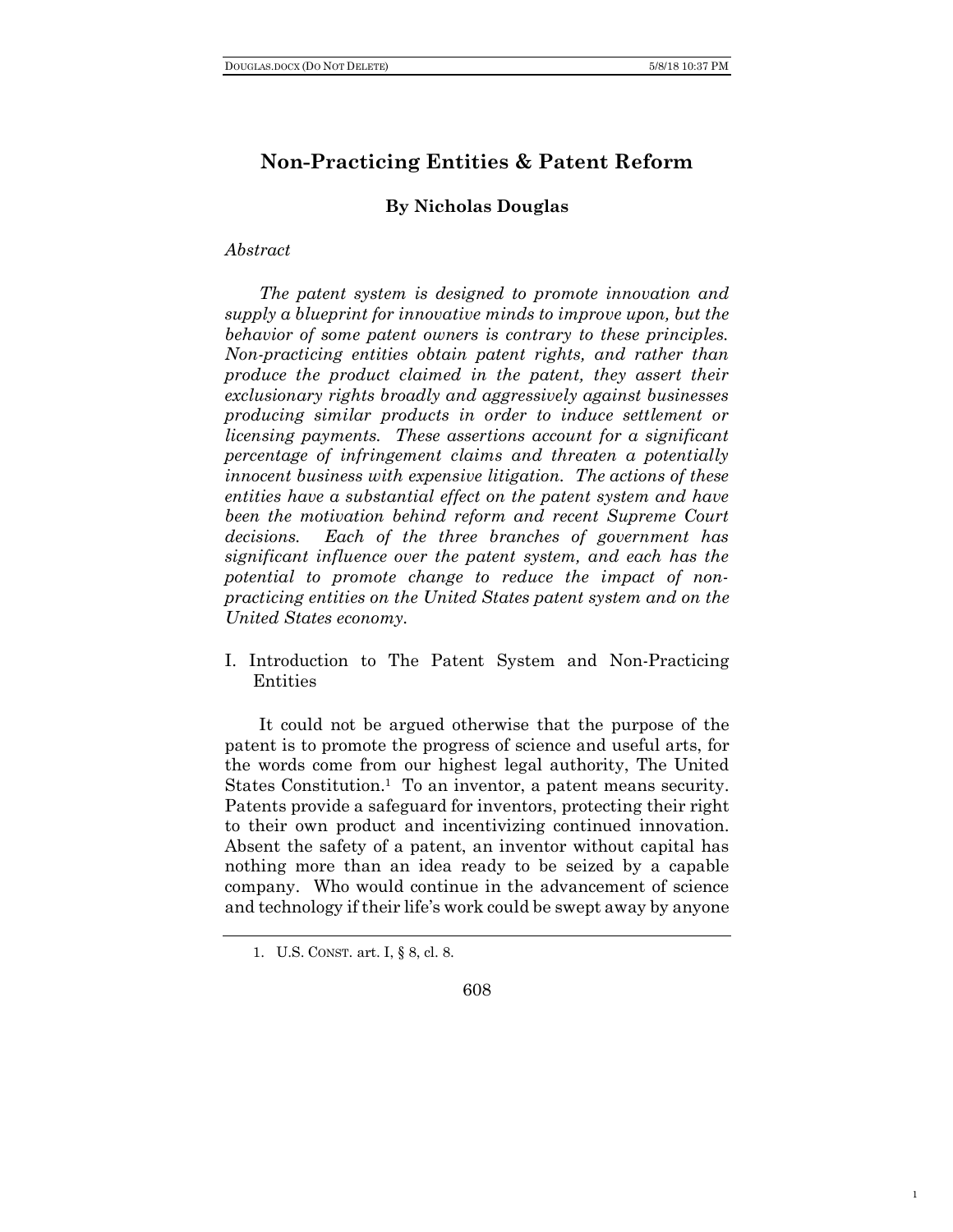with their ear to the door? Patents work to remove inventions from the shadows of laboratories and promote disclosure so that one's ideas may be built upon by another's ideas. The spirit of the patent is embodied in the quote by Isaac Newton in a letter addressed to Robert Hooke: "If I have seen further, it is by standing on the shoulders of giants."2

An issued patent in compliance with statutory requirements provides the owner, and his heirs or assigns, with "the right to exclude others from making, using, offering for sale ... or importing" the patented subject matter.3 A patent owner may bring an action in district court against a party whose product is claimed to infringe against the rights of the owner. While a patent approved by the United States Patent and Trademark Office ("USPTO") is presumed to be valid, in court, a defendant in an infringement suit may defend or counter with a claim of invalidity.4 A patent may be held invalid if the subject matter is found unpatentable, if the invention is obvious, or if the invention lacks novelty under the statute.5 Since infringement suits require extensive time and money, the USPTO provides several proceedings that may be initiated following the grant of a patent that are designed to settle such disputes. These postgrant proceedings were expanded in the Leahy-Smith America Invents Act of 2011 ("AIA").6

The AIA brought substantial reform to United States patent law.7 Some of the most significant changes were to the procedure for contesting the validity of a third party's patent. Prior to the implementation of the AIA, a third party could assert invalidity in three ways: as a defense to an infringement suit; petition for *inter partes* reexamination; or file for *ex parte*

<sup>2.</sup> Letter from Isaac Newton to Robert Hooke (Feb. 5, 1675) (on file with author), https://digitallibrary.hsp.org/index.php/Detail/objects/9792.

<sup>3.</sup> 35 U.S.C. §§ 154(a)(1), 271(a) (2012).

<sup>4.</sup> 35 U.S.C. § 282 (2012). A patent may be held invalid if it is found that the subject matter is unpatentable, if the invention is obvious or lacks novelty, or if the invention fails to demonstrate utility under the statute. *See infra* note 5.

<sup>5.</sup> 35 U.S.C. § 101-03 (2012).

<sup>6.</sup> *See generally* Leahy-Smith America Invents Act of 2011, Pub. L. No. 112-29, 125 Stat. 284 (2011).

<sup>7.</sup> *Id.*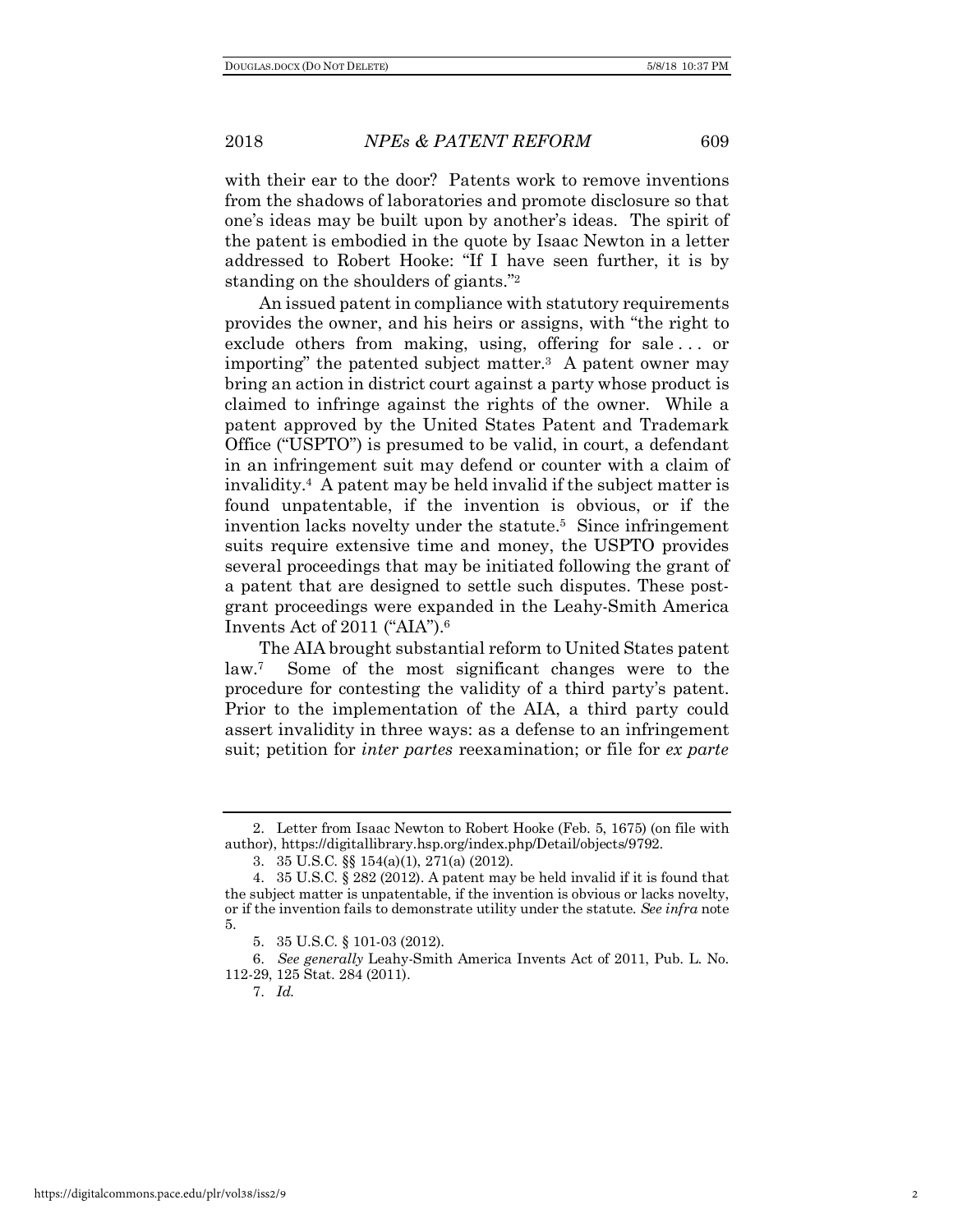reexamination with the USPTO.8 *Ex parte* reexamination proceedings involve only the patent owner and the USPTO, giving the petitioning party limited opportunity to assert his or her case.9 *Inter partes* reexamination was instituted in the American Inventors Protection Act of 1999 and allowed for third party participation, but was overhauled by the AIA in 2011<sup>10</sup> The AIA created new alternatives for a party to contest the validity of another party's patent. These alternatives are known as *inter partes* review ("IPR") and post-grant review.11

IPR is an adversarial proceeding within the USPTO, which is brought by a third party who contests the validity of another party's patent.12 IPR takes place before a panel of three Administrative Patent Judges of the Patent Trial and Appeal Board ("PTAB").13 The petition is limited to contesting the patent under the statutory novelty or obviousness standards.14 The petitioning party must identify existing patents or printed publications that raise a question of the patent's validity.15

12. *See generally* 35 U.S.C. § 311-19 (2012).

13. PersonalWeb Techs., LLC v. Facebook, Inc., No. 5:13-CV-01356-EJD, 2014 U.S. Dist. LEXIS 4095, at \*9 (N.D. Cal. Jan. 13, 2014).

14. 35 U.S.C. § 311(b) (2012).

15. 35 U.S.C. § 312(a)(3)(A) (2012). This is yet another way in which postgrant review differs from *inter partes* review; patents being reviewed post-

<sup>8.</sup> Jason Scott Tiedeman & Eric D. Gorman, *Declaratory Judgement Actions, Covenants Not to Sue, and Bad Patents: A Call to Allow the Judiciary to Weed Out Bad Patents while Adhering to the "Case or Controversy" Requirement*, 13 J. HIGH TECH. L. 1, 22-26, 41 (2012).

<sup>9.</sup> *Id.* at 29.

<sup>10.</sup> *Id.* at 26-27. One of the most significant changes brought by the AIA was the changing of the standard used to grant a review of a patent. The AIA lowered the review from "a substantial new question of patentability" to "a reasonable likelihood that' the challenger 'would prevail.'" Cuozzo Speed Techs., LLC v. Lee, 136 S. Ct. 2131, 2137 (2016); *compare* 35 U.S.C. § 312(a) (2006) (repealed), *with* 35 U.S.C. § 314(a) (2012).

<sup>11.</sup> Tiedeman & Gorman, *supra* note 8, at 27. Post-grant review is an adversarial proceeding that became available after March 2013 with the implementation of the AIA. Post-grant review differs from IPR in the legal standard required for a showing of invalidity, in order for the USPTO to grant review. Post-grant review has the higher legal standard, as a petitioner must show that "it is more likely than not" that the proceeding will result in the cancellation of one or more of the patent claims. IPR requires the petitioner to show that there is a reasonable likelihood of success that one or more of the claims are anticipated by the prior art. Post-grant review, therefore, requires a showing of a 51% or greater chance of success while IPR encompasses 50% or greater. *Id.* at 40, 74.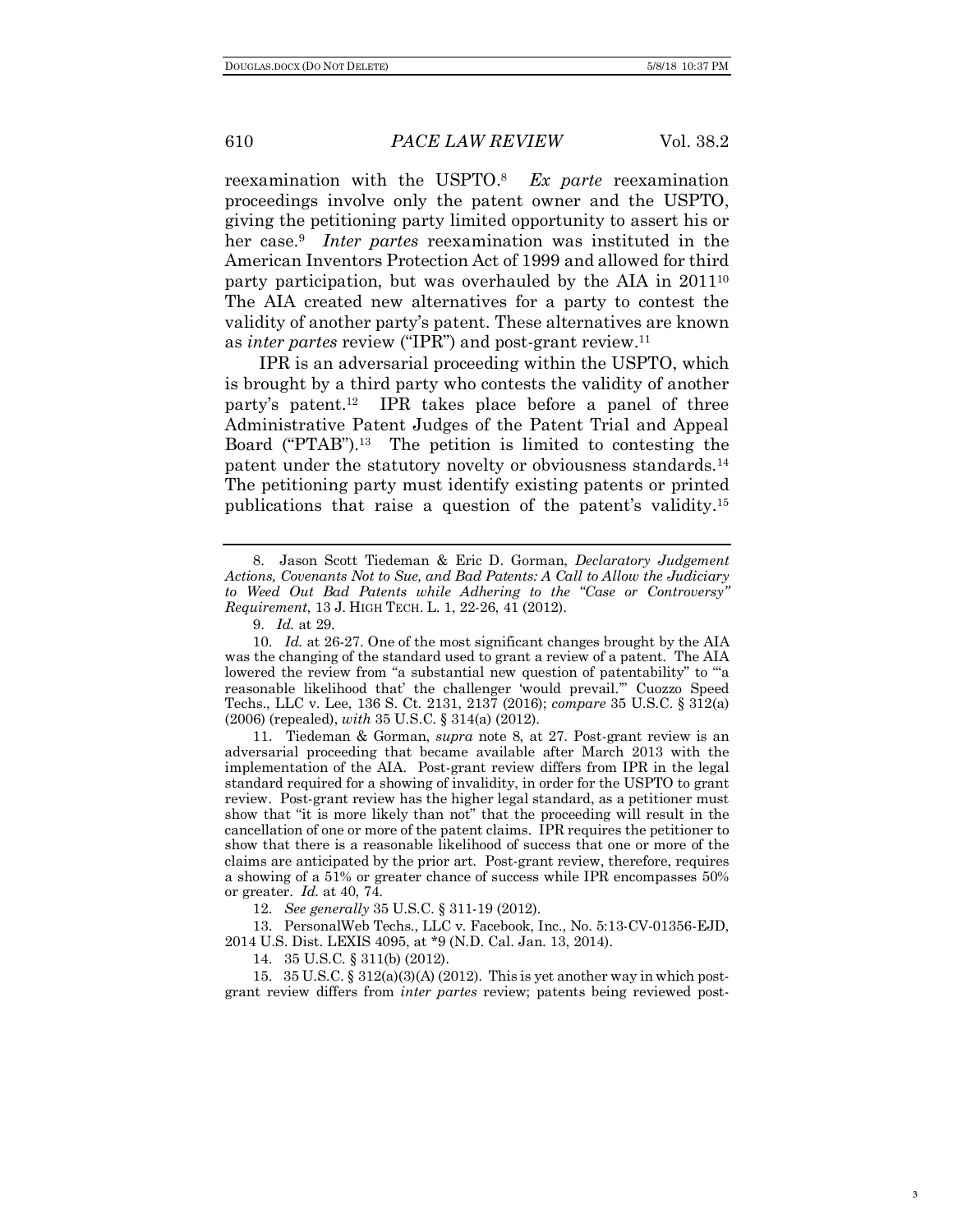Additionally, the petition must be brought at the conclusion of post-grant review within nine months of the grant of the patent or within one year of the commencement of an infringement suit.16

The purpose of IPR was to "establish a more efficient and streamlined patent system that will improve patent quality and limit unnecessary and counterproductive litigation costs."17 It seeks to accomplish this goal by expeditiously resolving issues within one year of the granting of IPR, and providing estoppel on the issue of invalidity of patent claims during litigation in federal court.18 Additionally, the process works to remove bad patents and promote valid patents through contests by third parties.19 Because of this, courts will often stay proceedings pending the outcome of IPR.20 Recent statistics in 2013 show that courts stay proceedings across the country at a rate of approximately sixty percent when an IPR decision is pending.<sup>21</sup> Some of the benefits of staying the proceeding include the examination of the patent by experienced patent judges, the potential reduction in arguable factors at trial, judicial efficiency, and possible dismissal if the patent is held invalid by the PTAB judges.22 Avoiding costly litigation and having the benefit of experienced patent judges are not the only benefits of choosing IPR; there are several fundamental differences between IPR and district court procedures that influence the outcome for parties wishing to contest the validity of another's

18. PersonalWeb Techs., LLC v. Facebook, Inc., No. 5:13-CV-01356-EJD, 2014 U.S. Dist. LEXIS 4095, at \*10-11 (N.D. Cal. Jan. 13, 2014).

19. Cuozzo Speed Techs., LLC v. Lee, 136 S. Ct. 2131, 2140 (2016) (citing 157 Cong. REC. 9778 (2011) (statement of Rep. Goodlatte)).

20. See *id.* at 2146.

22. Mathew R. Frontz, *Staying Litigation Pending Inter Partes Review*  and the Effects on Patent Litigation, 24 FED. CIR. B.J. 469, 472-73 (2015).

grant may be argued invalid on much broader grounds. *Compare* 35 U.S.C. § 321 (2012), *with* 35 U.S.C. § 312(a)(3)(A) (2012).

<sup>16.</sup> 35 U.S.C. § 311(c)(1)-(2) (2012); 35 U.S.C. § 315(b) (2012).

<sup>17.</sup> Changes to Implement Inter Partes Review Proceedings, Post-Grant Review Proceedings, and Transitional Program for Covered Business Method Patents, 77 Fed. Reg. 48680-01 (Aug. 14, 2012) (codified at 37 C.F.R. § 42.100 (2017)).

<sup>21.</sup> Robert Arcamona & David Cavanaugh, *Stays to Litigation Pending IPR and CBM Review: Statistics, Trends, and Key Issues*, INTELL. PROP. TODAY, Mar. 2014, at 9, https://www.wilmerhale.com/uploadedFiles/Shared\_Content/ Editorial/Publications/Documents/IP-today-stays-to-litigation-pending.pdf.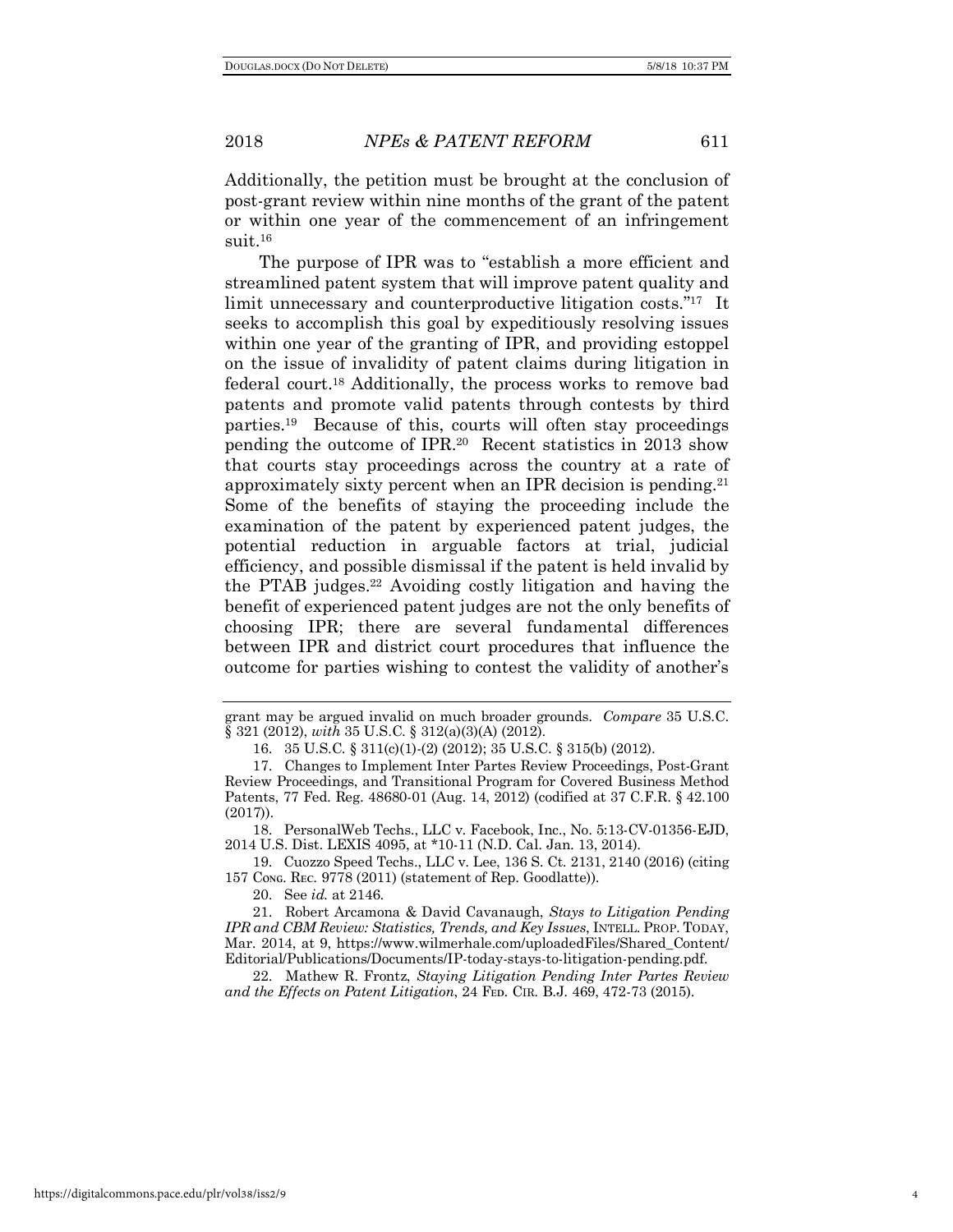patent.

The procedure of IPR and district court proceedings differ substantially. In IPR, the parties have the option, although rarely granted, of amending or modifying their claims.<sup>23</sup> Conversely, in district court, there is no such option.<sup>24</sup> Additionally, case schedules between the two approaches can differ drastically; district court procedures and patent trials may take several years, while IPR is statutorily mandated to be completed within one year of commencement.25 The procedures also differ in the absence of summary judgment in IPR, absence of a jury at a PTAB hearing, limitation of issues to patentability in IPR,26 restrictions on witness testimony in IPR, and settlement practices.<sup>27</sup> Furthermore, discovery procedures vary drastically; in district court, discovery is broadly available, while in IPR, discovery is limited to routine discovery and a significant showing of relevancy and appropriateness of the discovery requests must be presented to the Board for additional discovery.28 Lastly, judgments from each may be appealed to the Federal Circuit, although the standards of review on appeal differ depending on which legal avenue was utilized.29 District court decisions are reviewed for clear error while PTAB decisions are reviewed for substantial evidence.30 These differences in procedure influence a party's decision to pursue a claim in district court and/or to pursue a determination of validity via IPR.

<sup>23.</sup> Michael J. Flibbert & Maureen D. Queler, *5 Distinctions Between IPRs and District Court Patent Litigation*, Fɪɴɴᴇɢᴀɴ (Dec. 16, 2015), http://www.finnegan.com/resources/articles/articlesdetail.aspx?news=64c22ef 3-9abe-4637-a445-c75c56892eb1.

<sup>24.</sup> *Id.*

<sup>25.</sup> 37 C.F.R § 42.100(c) (2017).

<sup>26.</sup> Flibbert & Queler, *supra* note 23. A district court may hear a variety of issues including infringement, damages, misuse, etc., but IPR is limited to the patentability of the claims under novelty and obviousness standards. 37 C.F.R. § 42.104(2) (2017) (citing 35 U.S.C. §§ 102-03 (2012)).

<sup>27.</sup> Flibbert & Queler, *supra* note 23.

<sup>28</sup>*. Id.*; *compare* Fed. R. Civ. P. 26(b), *with* 37 C.F.R. § 42.51(b) (2017).

<sup>29.</sup> Flibbert & Queler, *supra* note 23.

<sup>30.</sup> *Id.*; Ryan Davis, *Fed. Circ.'s Embrace of PTAB to Fuel More AIA Reviews*, LAW360 (Mar. 8, 2016, 1:41 PM), https://www.law360.com/articles/ 767549/fed-circ-s-embrace-of-ptab-to-fuel-more-aia-reviews (board decision affirmance rates are quite high as a result of a more deferential standard of review for PTAB decisions).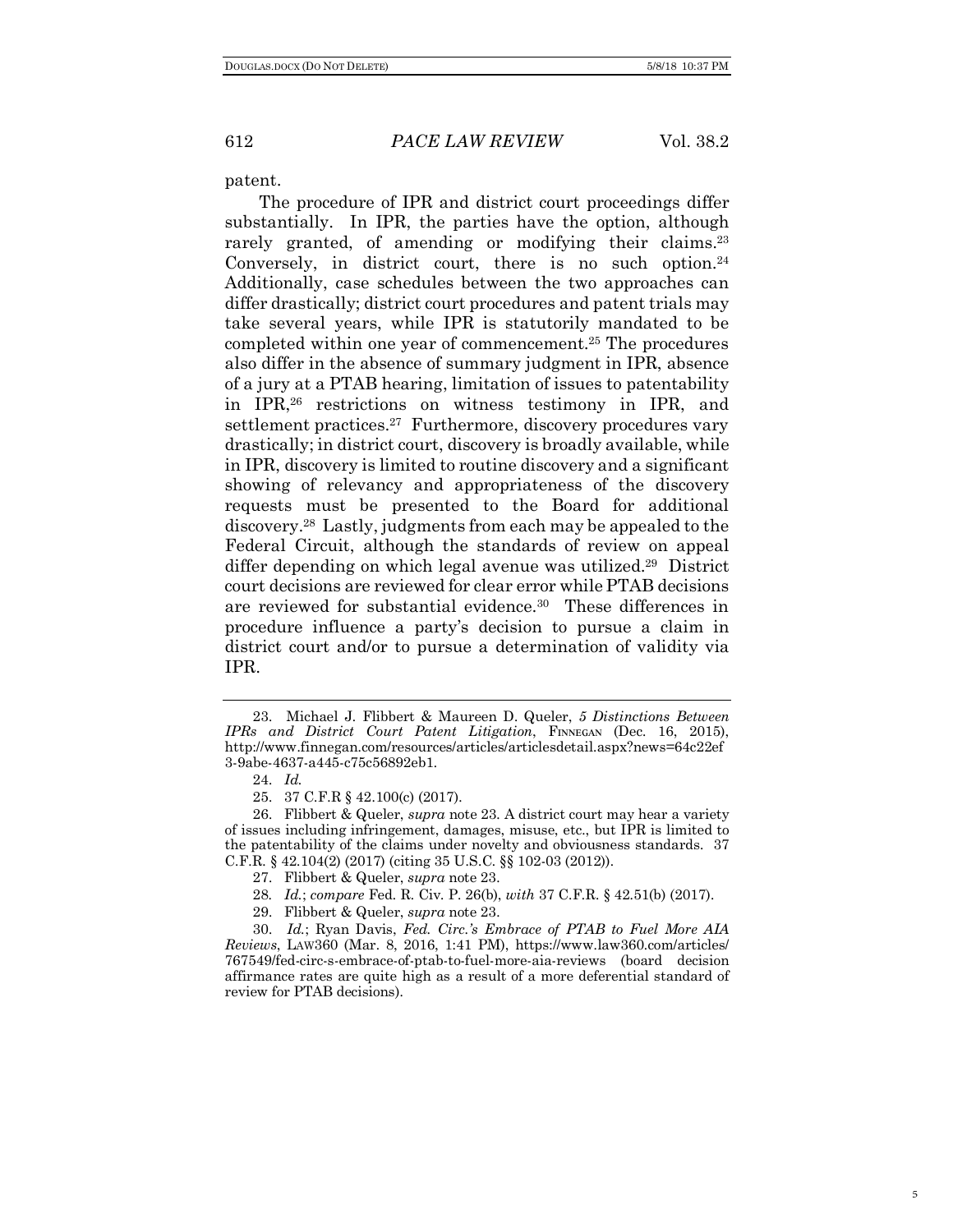There are several fundamental differences between IPR and district court review that also have had an influence on the rate of patents being held invalid in IPR proceedings. One difference is that, in IPR, the legal standard of review is the preponderance of the evidence test, while district courts use the clear and convincing test.31 Clear and convincing evidence is "the highest burden of proof in U.S. civil litigation" and provides a presumption of validity of patents being contested in court.32 In proceedings involving PTAB judges, no presumption of validity exists, and the patent may be invalidated under a finding of invalidity by preponderance of the evidence.<sup>33</sup> This fundamental difference is discussed later as a potential area for patent reform.34 Another difference is the standard for claim construction. The PTAB judges utilize the "broadest reasonable construction standard" while the federal courts must view the claim's explicit language and its meaning to a person having "ordinary skill in the art."35

The two analytical procedures that are employed by the separate entities may result in a different claim meaning, depending on who is reviewing the patent. There are several instances where both the district court and PTAB have participated in claim construction for the same claims, but it is fairly rare under the AIA amendments, due to courts frequently staying proceedings during IPR review.36 In cases where both entities have reviewed the patent, there are several instances in which the PTAB judges have reached the same claim construction as the district court, $37$  and several cases in which

<sup>31.</sup> U.S. PAT. & TRADEMARK OFF., Dep't of Com., MANUAL OF PATENT EXAMINING PROCEDURE ch. 706 (9th ed. 2018). "In other words, an examiner should reject a claim if, in view of the prior art and evidence of record, it is more likely than not that the claim is unpatentable" *Id.*; *See also* Cuozzo Speed Techs., LLC v. Lee, 136 S. Ct. 2131, 2144 (2016).

<sup>32.</sup> Flibbert & Queler, *supra* note 23.

<sup>33.</sup> *Id.* 

<sup>34.</sup> *See infra* Section III.

<sup>35.</sup> Jacob Oyloe et al., *Claim Constructions in PTAB vs. District Court*, LAW360 (Oct. 6, 2014, 10:50 AM), https://www.law360.com/articles/581715/ claim-constructions-in-ptab-vs-district-court. *See also* Cuozzo Speed Techs., LLC v. Lee, 136 S.Ct. 2131, 2134 (2016) (citing Phillips v. AWH Corp., 415 F.3d 1303, 1314 (Fed. Cir. 2005)).

<sup>36.</sup> Oyloe et al., *supra* note 35.

<sup>37.</sup> *Id.*; *see, e.g.*, Google Inc. v. SimpleAir, Inc., No. CBM2014-00054, 2014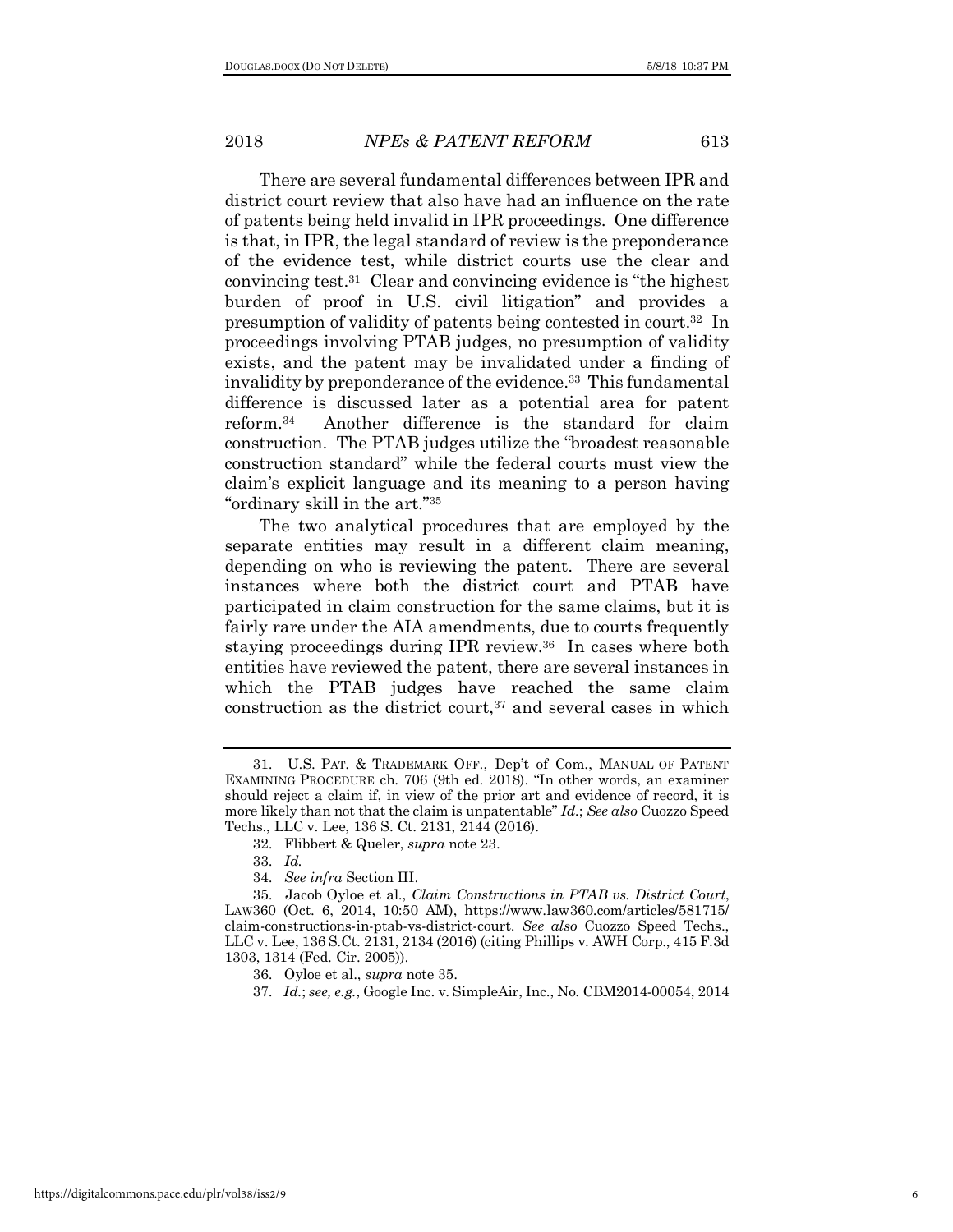they have differed, $38$  as a product of the differing analyses. $39$ Because of the lower burden of proof required in IPR for a patent to be held invalid, PTAB judges have shown a pattern of invalidation of patents at a substantially high rate, giving PTAB judges the nickname "patent death squads."40 "The PTAB has invalidated at least 'one claim' –or part—in almost 80% of the patents it has ruled on," after the implementation of the AIA.41 This seemingly anti-patent bias sparked discussion of the potential effect of the PTAB invalidations stifling innovation and creating a barrier to obtaining and maintaining legitimate patents.42 PTAB practice was further criticized after entities began to abuse the system for financial gain.43

The structure of IPR coupled with the relentless invalidation of patent claims by PTAB judges created a system that could be exploited by those with capital. Kyle Bass, a hedgefund manager, is one of the well-known exploiters of the system.<sup>44</sup> Mr. Bass has challenged the validity of several pharmaceutical patents using his Coalition for Affordable Drugs, with the intention that they would be invalidated by the PTAB.45 Entities like Mr. Bass's Coalition then see a profit by betting against the pharmaceutical company's stock value, and if they are successful in contesting the patent's validity, the company can see a value decline of up to ten percent in its shares.<sup>46</sup> Mr. Bass claims that his actions help to reduce artificial inflation of drug prices by challenging the patents, but

39. Oyloe et al., *supra* note 35.

40. Peter J. Pitts, *'Patent Death Squads' vs. Innovation*, WALL ST. J. (June 10, 2015, 7:23 PM), https://www.wsj.com/articles/patent-death-squads-vsinnovation-1433978591.

41. *Id.* (citing Brian J. Love & Shawn Ambwani, *Inter Partes Review: An Early Look at the Numbers*, 81 U. CHI. L. REV. DIALOGUE 93, 101 (2014)).

42. *See* Pitts, *supra* note 40*.*

43. *Id.*

44. *Id.*

45. Joseph Walker & Rob Copeland, *Kyle Bass Takes Aim at Drug Patents*, WALL ST. J., Apr. 8, 2015, at B1.

46. *Id.*; Pitts, *supra* note 40.

WL 1940194 (P.T.A.B. May 13, 2014); Kyocera Corp. Motorola Mobility LLC v. Softview LLC, No. IPR2013-00004, 2014 WL 1382058 (P.T.A.B. Mar. 27, 2014).

<sup>38.</sup> Oyloe et al., *supra* note 35; *see, e.g.*, Rackspace Hosting, Inc. v. Rotatable Techs., No. IPR2013-00248, 2013 WL 8595952 (P.T.A.B. Oct. 1, 2013); Vibrant Media, Inc. v. Gen. Elec. Co., No. IPR2013-00170 (JYC), 2013 WL 8595515 (P.T.A.B. July 29, 2013).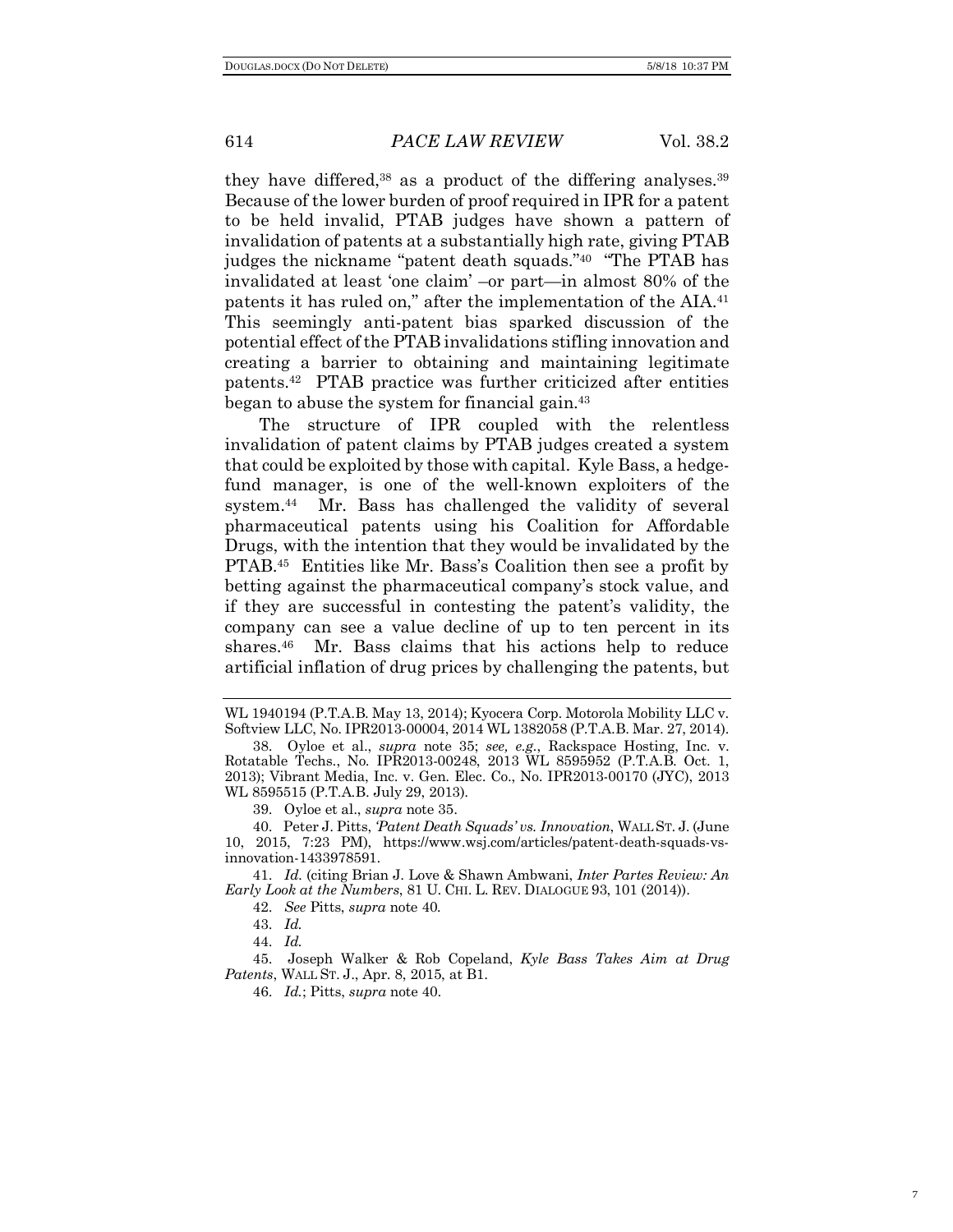many believe his goal is a selfish one and that he is taking advantage of the patent system for his own financial gain.47 Evidence supporting the latter is the fact that Mr. Bass had teamed up with a known non-practicing entity, Erich Spangenberg, who has a history of exploiting the patent system for financial gain.48 Non-practicing entities are a thorn in the side of legitimate business, and have created issues that are driving the need for patent reform.

Non-practicing entities ("NPEs") are individuals or companies who acquire patent rights from an inventor or owner of a patent.49 NPEs are also referred to as patent assertion entities ("PAE") and pejoratively as patent trolls.<sup>50</sup> NPEs do not produce the patented invention, rather, they make a profit by aggressively asserting their patent rights over others with newly obtained patents. Viewed in a positive light, NPEs allow small and medium sized patent holders to make a profit by relinquishing some or all of their rights to their patented invention in exchange for an opportunity to enforce their patents over potential infringers vicariously through the NPEs.51 However, these functions may be secondary to their personal financial gain, for the money obtained in settlement of the suits by the NPEs is not returned to the inventors, rather, it is shared only with the NPE's attorney as contingency fees.<sup>52</sup>

NPEs have been under much scrutiny for alleged abuses of the patent system and for acting contrary to the fundamental policies of patent rights. NPEs do not produce any products

https://digitalcommons.pace.edu/plr/vol38/iss2/9 8

<sup>47.</sup> Walker, *supra* note 36.

<sup>48.</sup> *Id.*

<sup>49.</sup> David L. Schwartz & Jay P. Kesan, *Analyzing the Role of Non-Practicing Entities in the Patent System*, 99 CORNELL L. REV. 425, 425-26 (2014) (stating that non-practicing entities are often referred to as "patent trolls" or "patent assertion entities").

<sup>50.</sup> Bʀɪᴀɴ T. Yᴇʜ & Eᴍɪʟʏ M. Lᴀɴᴢᴀ, CONGRESSIONAL RESEARCH SERVICE, PATENT LITIGATION REFORM LEGISLATION IN THE 114<sup>TH</sup> CONGRESS 5 (2015), https://www.fas.org/sgp/crs/misc/R43979.pdf. The name *patent troll* is derived from the villains of folklore which would sit surreptitiously under a bridge that they did not build and demand tolls from travelers attempting to cross. *Id.* The comparison is derived from the fact that NPEs did not invent or produce the patented product but still demand monetary compensation for others to use it. *Id.* 

<sup>51.</sup> Schwartz & Kesan, *supra* note 49, at 428.

<sup>52.</sup> *Id.* at 429.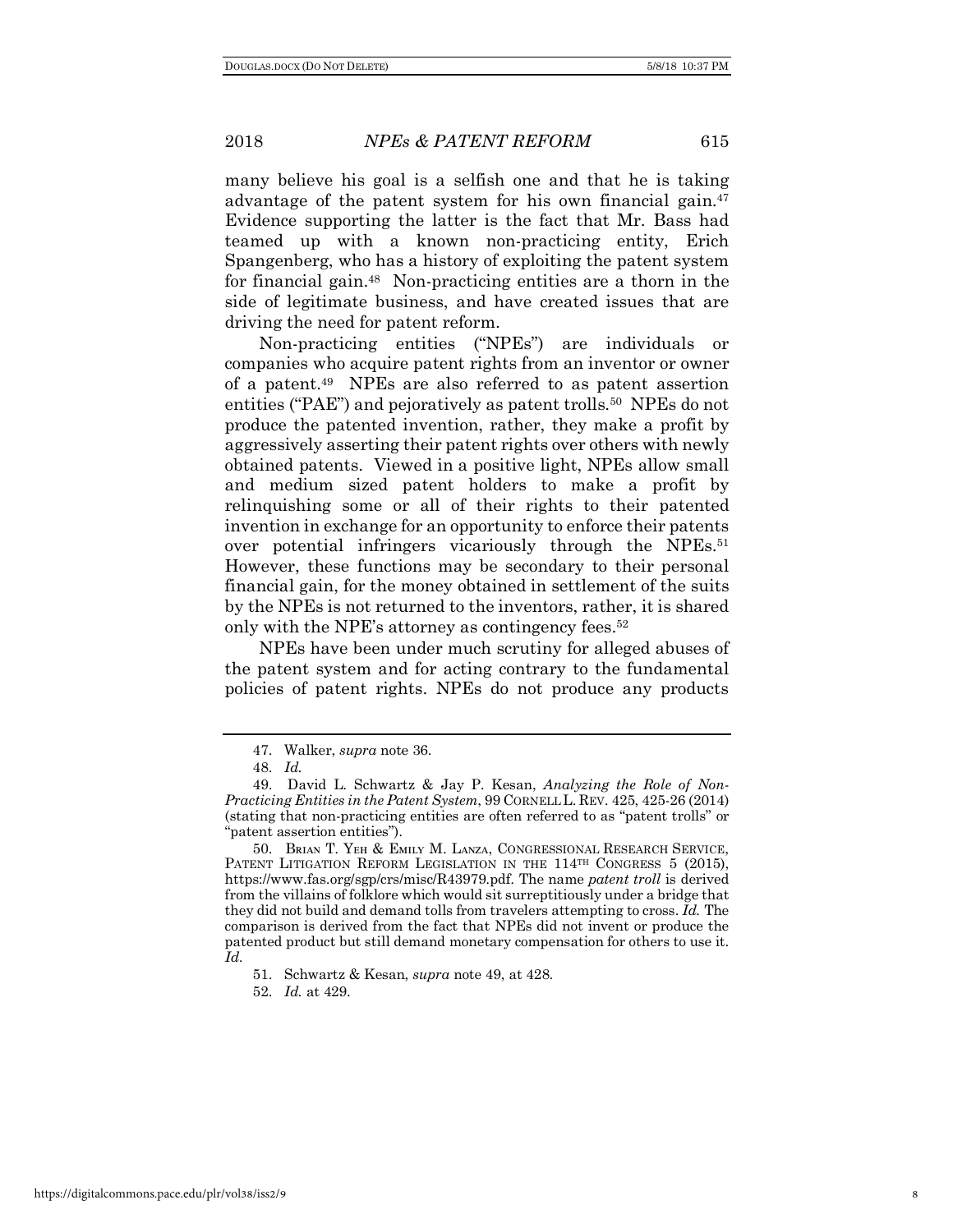themselves, rather, they make their profits through aggressively asserting their patent rights.53 This is frequently done in an unreasonably broad manner to coerce often innocent, alleged infringers to license under the NPE's patent or to force a court settlement in which the NPE's profit.<sup>54</sup> They take advantage of the broad claim construction of their patents to cast a wide net over an industry and pull into court anything they claim falls under their patent.55 Federal lawsuits are enormously expensive, and by threatening suit against valid producers, they often force licensing or payment of fees that are substantially less than the cost of litigation.56 As the Chairman and President of the Licensing Executives Society, Brian O'Shaughnessy stated, "[t]he whole point of the system is to encourage invention, but if it's impossible to enforce your rights without going bankrupt, that's not much encouragement[.]"57 How can NPE practice be said to promote the progress of science and useful arts when they do not produce any scientific or useful product, yet they hoard the patents which claim the rights to those products and syphon money from entities which are promoting innovation?

# II. The Judicial Branch: NPEs in Court

In 2012, it was estimated that up to sixty-one percent of new patent lawsuits were brought by NPEs (also known as PAEs) and the potential cost of these suits was approximated at

<sup>53.</sup> Shwartz & Kesan, *supra* note 49, at 429.

<sup>54.</sup> *See* BRIAN T. YEH, CONGRESSIONAL RESEARCH SERVICE, AN OVERVIEW OF THE "PATENT TROLLS" DEBATE 5 (2013), https://fas.org/sgp/crs/misc/ R42668.pdf.

<sup>55.</sup> *Id.* at Summary.

<sup>56.</sup> YEH & LANZA, *supra* note 50, at 5. NPEs extort the producers by threatening litigation; additionally, they utilize the International Trade Commission to threaten to block importation to extort a greater value from the potential defendant. Kurt Orzeck, *Reps. Reintroduce Bill to Keep Patent Trolls Out of ITC*, LAW360 (Mar. 23, 2016, 6:23 PM), http://www.law360.com /articles/775112/reps-reintroduce-bill-to-keep-patent-trolls-out-of-itc. A potential remedy is being sought through the proposed Trade Protection, Not Troll Protection Act. *See* H.R. 4829, 114th Cong. (2016).

<sup>57.</sup> Erin Coe, *Patent Owners Face Tougher Playing Field as Obama Exits*, LAW360 (Dec. 19, 2016), https://www.law360.com/articles/873350/patentowners-face-tougher-playing-field-as-obama-exits.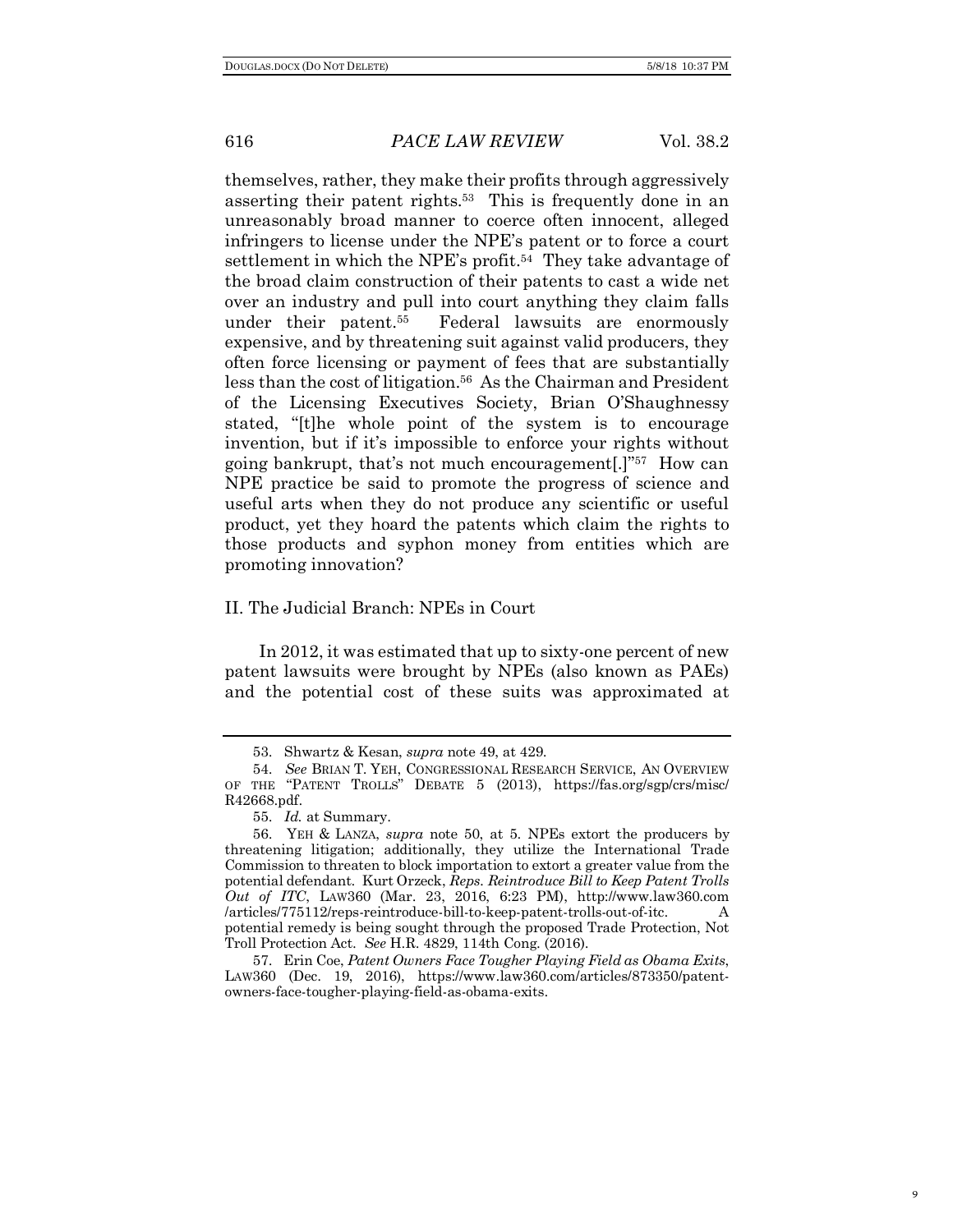twenty-nine billion dollars in 2011.58 Of these lawsuits, it was shown through a random sample of patent cases, that 325 cases settled with the majority of NPE suits never reaching trial or summary judgment.59 According to another study, NPEs engage in considerably more lawsuits than their product-producing counterparts, but also have a substantially lower chance of winning if the case proceeds to trial.<sup>60</sup> This accounts for the extraordinarily high settlement rate of NPEs at 89.6% of cases.<sup>61</sup> NPEs rely on these suits to profit, so they must be diligent in choosing which entities to pursue in court, for if the party asserted against has the means to see the case to the end, they have a higher chance of winning. With NPEs maintaining their presence in the years following the implementation of the America Invents Act,<sup>62</sup> the courts have produced a handful of influential decisions limiting the abuse of NPEs.

A significant limitation was placed on NPEs in the Supreme Court's 2006 decision in *eBay Inc. v. MercExchange*, which vastly limited the ability of patent trolls to receive injunctive relief.<sup>63</sup> The case involved a "business method patent" owned by MercExchange "designed to facilitate the sale of goods by establishing a central authority to promote trust among participants."64 The court outlined a four-factor test for the appropriateness of injunctive relief, addressing (1) irreparable

63. *See generally* 547 U.S. 388 (2006).

64. *Id.* at 390.

<sup>58.</sup> Colleen Chien, *Patent Assertion Entities*, SANTA CLARA U. slide 23 (Dec. 10, 2012), https://papers.ssrn.com/sol3/papers.cfm?abstract\_id=2187314; James Bessen & Michael J. Meurer, *The Direct Costs from NPE Disputes*, 99 CORNELL L. REV. 387, 389 (2014).

<sup>59.</sup> Sara Jeruss et al., *The America Invents Act 500: Effects of Patent Monetization Entities on US Litigation*, 11 DUKE L. & TECH. REV. 357, 375-77, 385 (2012) (stating that the cases sampled were from 2007 to 2011 and showed an increase in NPE lawsuits from 22% to 40% over the time period).

<sup>60.</sup> John R. Allison et al., *Patent Quality and Settlement Among Repeat Patent Litigants*, 99 GEO. L.J. 677, 692-94 (2011) (stating NPEs win judgments on the merits in 9.2% of cases compared to 50% for product producing wins).

<sup>61.</sup> *Id.* at 694.

<sup>62.</sup> While there may have been a decrease in lawsuits brought by NPEs in 2011, in 2013, after the implementation of the America Invents Act, NPEs still accounted for an estimated 52% of all patent infringement suits. James Bessen, *Patent Trolling was Up 11 Percent Last Year*, WASH. POST (Jan. 31, 2014), http://www.washingtonpost.com/blogs/the-switch/wp/2014/01/31/patent -trolling-was-up-11-percent-last-year/.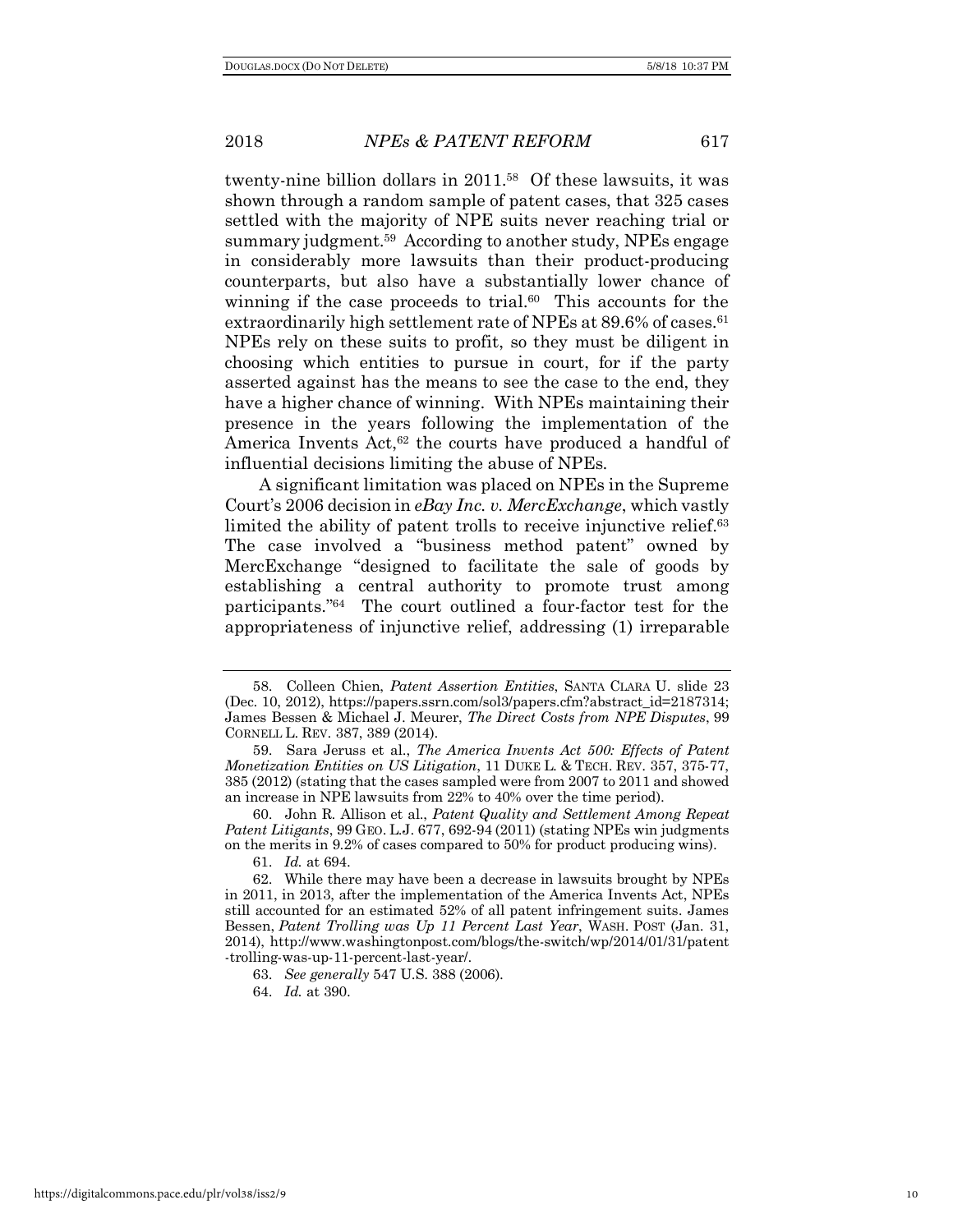injury; (2) inadequacy of other remedies; (3) balancing of the hardships of both parties; and (4) the public interest.<sup>65</sup> While the Supreme Court stated that NPEs are not disqualified from injunctive relief *per se*, courts have since consistently weighed the factors against NPEs for injunctive relief.<sup>66</sup> Furthermore, following the decision in *eBay*, NPEs have had a rather difficult time demonstrating "irreparable" harm when they have no intentions of producing their patented subject matter.67 By effectively removing the ability of NPEs to obtain injunctive relief, *eBay* has limited their awards to monetary damages, and has prevented NPEs from completely shutting down the operations of producers in court.

In a unanimous decision written by Justice Breyer in 2015, the Supreme Court in *Cuozzo* empowered the USPTO and validated its regulation of its agency proceedings.<sup>68</sup> The case involved a patent for a speedometer that showed the driver when they were driving in excess of the speed limit. $69$  The plaintiffs were a group of NPEs who sought to alter the procedure of *inter partes* review by invalidating the broadest reasonable construction standard in favor of a standard more favorable to the patent holders.70 This was an attempt to establish an appealable standard which would give a presumption of validity to a plaintiff's patent in IPR, hence creating an analogous standard to the one used in district court.71 The NPEs argued

68. *See* Cuozzo Speed Techs., LLC v. Lee, 136 S. Ct. 2131 (2016).

<sup>65.</sup> *Id.* at 391.

<sup>66.</sup> Christopher B. Seaman, *Permanent Injunctions in Patent Litigation After eBay: An Empirical Study*, 101 IOWA L. REV. 1949, 1987-90 (2016) (demonstrating that NPEs were only 16% successful in obtaining an injunction following a finding of liability, while other patentees were 80% successful in obtaining injunctions); *see, e.g.*, Finisar Corp. v. DirecTV Grp., Inc., 523 F.3d 1323 (Fed. Cir. 2008); Paice LLC v. Toyota Motor Corp., 504 F.3d 1293 (Fed. Cir. 2007); Lamina Packing Innovations, LLC v. Monsieur Touton Selection, Ltd., No. 12 Civ. 5039(CM), 2013 U.S. Dist. LEXIS 51020 (S.D.N.Y. Apr. 4, 2013); Ricoh Co. v. Quanta Comput. Inc., No. 06-cv-462-bbc, 2010 U.S. Dist. LEXIS 38220 (W.D. Wis. Apr. 19, 2010).

<sup>67.</sup> *See* Seaman, *supra* note 66, at 1952-53.

<sup>69.</sup> *Id.* at 2138.

<sup>70.</sup> Joe Mullin, *Supreme Court sends off patent troll that challenged review rules with an 8-0 slapdown*, ARSTECHNICA (June 23, 2016), https://arstechnica.com/tech-policy/2016/06/how-a-patent-troll-brought-itscolor-shifting-speedometer-to-the-supreme-court/.

<sup>71.</sup> Cuozzo Speed Techs., LLC, 136 S. Ct. at 2134-35.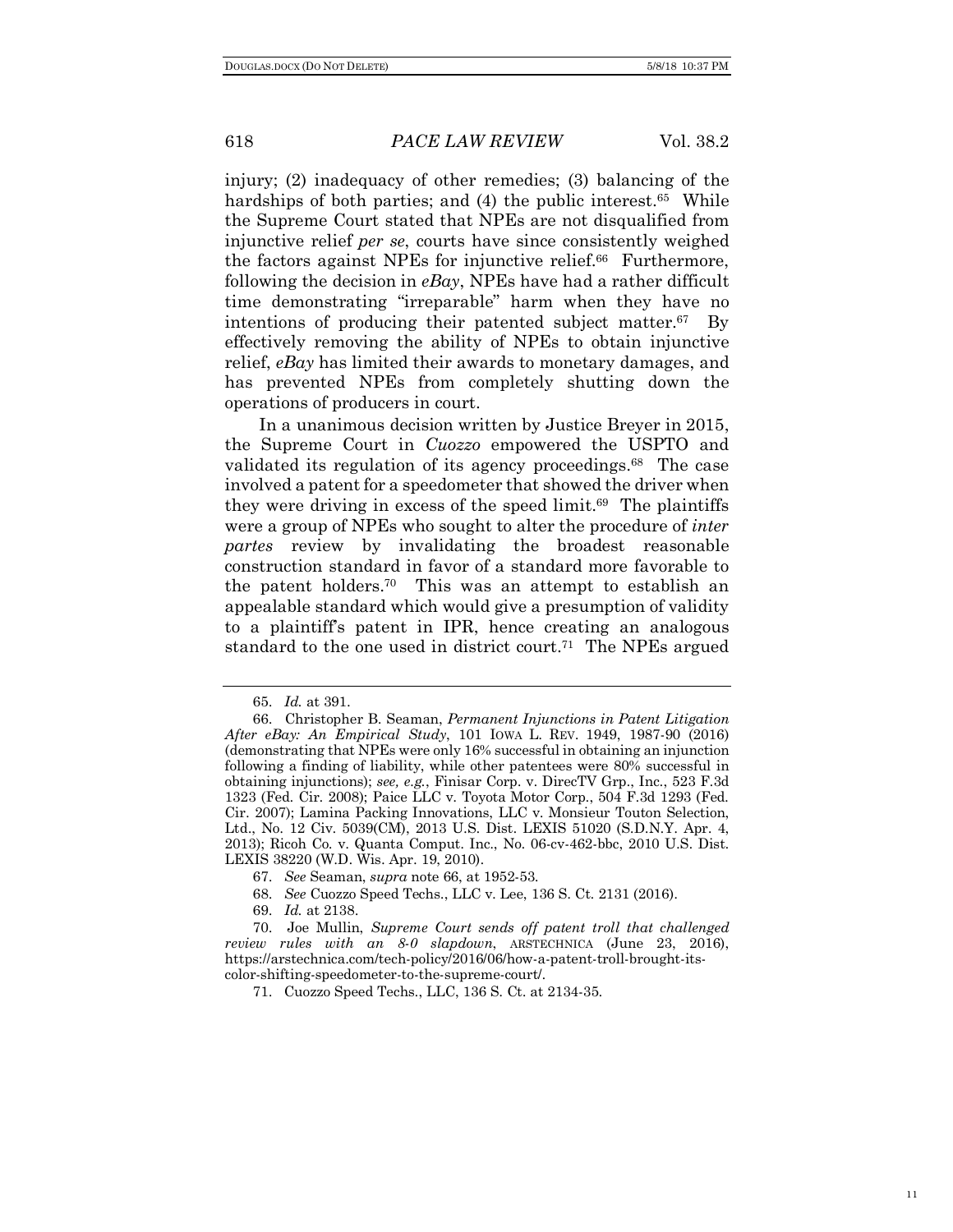that the agency lacked authority to use its own standard of review.72 In his decision, Justice Breyer analogized IPR with a "specialized agency proceeding" rather than a judicial decision.73 The Supreme Court unanimously held that the USPTO has the authority under case law (*Chevron* and *Mead*) to regulate its own proceedings and fill in any gaps or ambiguities in the Congressional statutes.74 The upholding of the USPTO's broadest reasonable interpretation standard has allowed the agency to be critical of overly broad patents, and has aided in the identification, management, and invalidation of such patents that NPEs collect and enforce.

A persistent judicial exploitation that NPEs often utilized was a method of forum shopping. Given the legal freedom to do so, an asserting party would often choose to bring its case in a district that is known for its patent-owner-friendly decisions.<sup>75</sup> Although there are specific statutes governing venue in patent cases, in 1990 the Federal Circuit expanded the scope of venue in *VE Holding Corp*. to "any district where there would be personal jurisdiction over the corporate defendant at the time the action is commenced."76 This decision led to valid determinations of jurisdiction in any state which the patented product or allegedly infringing product was sold. Because of this, historically, the Eastern District of Texas received "20-25% of all patent litigation."77 The Supreme Court recently decided a case which involved this very type of venue shopping.

<sup>72.</sup> *Id.* at 2142.

<sup>73.</sup> *Id.* at 2135.

<sup>74.</sup> *Id.* at 2144 (citing United States v. Mead Corp., 533 U.S. 218, 229 (2001); Chevron, U.S.A., Inc. v. Nat. Res. Def. Council, Inc., 467 U.S. 837, 844 (1984)).

<sup>75.</sup> Gene Quinn, *Supreme Court Agrees to Hear Patent Venue Case Filled with Patent Reform Implications*, IPWATCHDOG (Dec. 14, 2016), http://www.ipwatchdog.com/2016/12/14/supreme-court-patent-venue-casepatent-reform-implications/id=75751/; *see* 28 U.S.C. §§ 1391(c)(2), 1400(b) (2012). The statutes regarding proper venue are 28 U.S.C.  $\S$  1400(b), which states that a "patent infringement [action] may be brought in the judicial district where the defendant resides, or where the defendant has committed acts of infringement and has a regular and established place of business[,]" and 28 U.S.C. § 1391(c)(2), which states that a corporation is a resident of a district "in which such defendant is subject to the court's personal jurisdiction . . . ."

<sup>76.</sup> VE Holding Corp. v. Johnson Gas Appliance Co., 917 F.2d 1574, 1583 (Fed. Cir. 1990). For the applicable statutes, see *supra* note 90.

<sup>77.</sup> Quinn, *supra* note 74.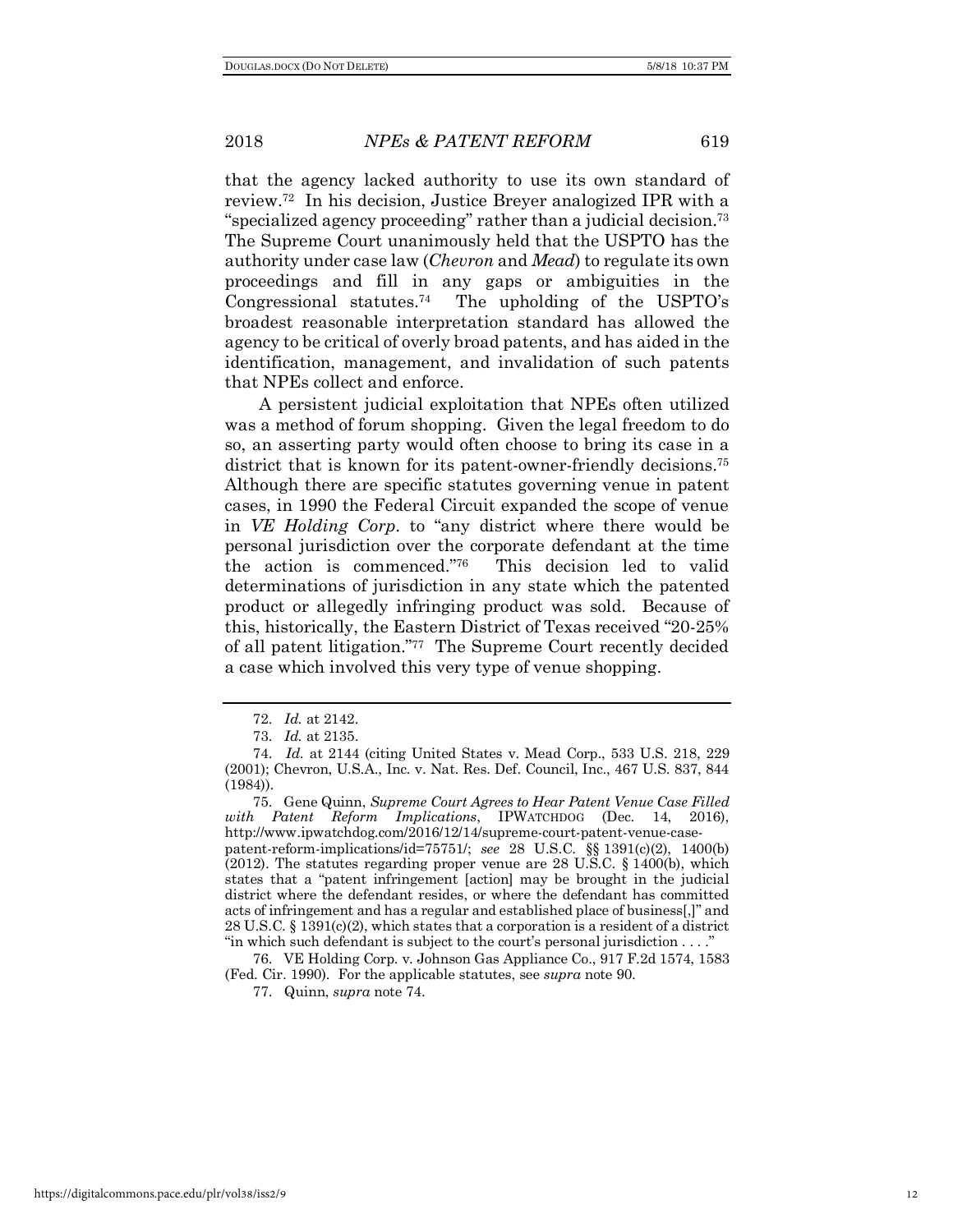The recent *TC Heartland v. Kraft* has the potential to reduce the instances of venue shopping in patent infringement cases.78 The patent infringement suit was brought by Kraft over its Mio water enhancers, and Kraft advocated for the case to be heard in Delaware, a patent-friendly venue.79 The fundamental question to be determined in the case was the meaning of the term "residence" as applied to corporate entities asserting patent rights in jurisdictions outside of their state of incorporation.80 The Supreme Court held that "[a]s applied to domestic corporations, 'reside[nce]' in § 1400(b) refers only to the State of Incorporation."81 Going forward, in the context of NPEs that are not incorporated in the forum state, venue contests will now turn upon the satisfaction of a "regular and established place of business" under  $§ 1400(b)$ ,<sup>82</sup> which is a more comprehensive test.83

One of the most significant patent cases to be tried before the Supreme Court since the implementation of the AIA was *Alice v. CLS Bank*. 84 In *Alice*, the Court addressed patentable subject matter restrictions under 35 U.S.C. § 101.85 While abstract ideas, such as mathematical equations, remain outside of the realm of patentable subject matter, some entities were acquiring broad and vague patents on such ideas by claiming the idea through the use of a computer. The patents at issue in *Alice* claimed "(1) a method for exchanging financial obligations, (2) a computer system configured to carry out the method for exchanging obligations, and (3) a computer-readable medium containing program code for performing the method of

- 81. *Id.* at 1521.
- 82. 28 U.S.C. § 1400(b) (2012).

85. *Id.* at 2352; *see* 35 U.S.C. § 101 (2012).

<sup>78.</sup> TC Heartland LLC v. Kraft Food Grp. Brands LLC, 137 S. Ct. 1514 (2017).

<sup>79.</sup> *See id.* at 1517.

<sup>80.</sup> *Id.* at 1516-17.

<sup>83.</sup> *See In re Cray Inc.*, 871 F.3d 1355, 1362-63 (Fed. Cir. 2017). (the Federal Circuit has established a three-part test for an entity to satisfy a regular and established place of business within the forum under §1400(b): the entity must have (1) a physical presence in the forum (2) that is regular and established (not sporadic), and (3) is the place of the business and not solely the place of an employee).

<sup>84.</sup> *See generally* 134 S. Ct. 2347 (2014).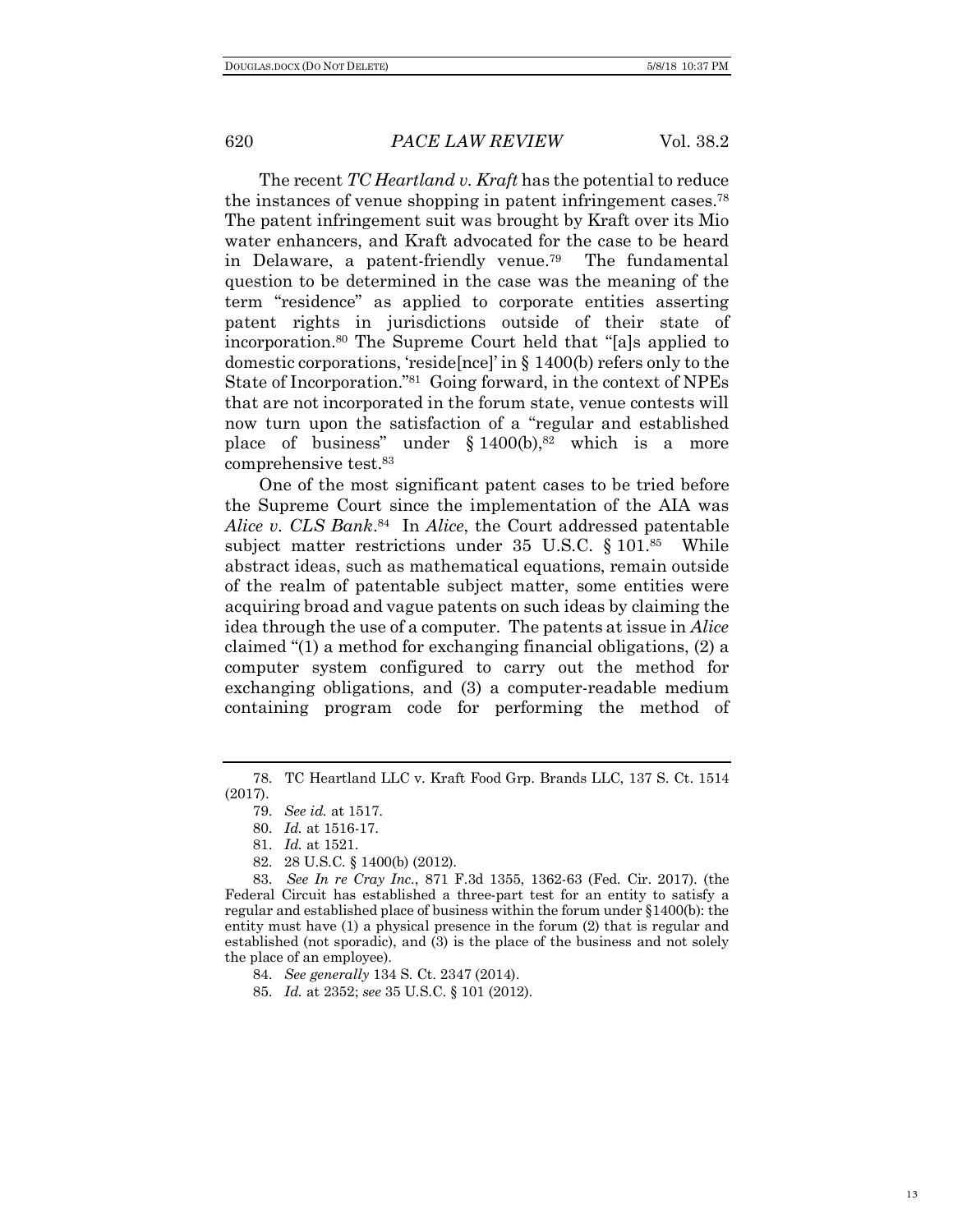exchanging obligations."86 In deciding the case, the Court relied heavily on *Mayo*, which provides the framework for the section 101 claims at issue.<sup>87</sup> The case resulted in the invalidation of the abstract subject matter patents, referred to as business method patents, and began a trend of invalidation of such patents in the USPTO.<sup>88</sup> Such patents were very valuable to NPEs because of their ability to enforce their patents against a wide range of potential infringers due to their broad reach and commonly utilized subject matter. Although *Alice* may have created just as much confusion as clarification over the boundaries of patentable subject matter in the software industry, it functioned to halt attempts of enforcement by NPEs holding business method patents and render them invalid in USPTO proceedings.

A recent decision by Judge Cote in the Southern District of New York ordered an unusual remedy in a patent infringement suit involving NPEs with business method patents.<sup>89</sup> The case involved AlphaCap Ventures, an NPE, suing ten companies over infringement of its business method patent over financing data collection.90 The NPE, unsurprisingly, sued each entity in the Eastern District of Texas, and each party settled except Gust, who transferred the case to New York and raised its own claims of abuse of process and patent misuse against AlphaCap.<sup>91</sup> In her strongly-worded decision, Judge Cote stated that the NPEs were aware of the invalidation of their patents by the *Alice*  decision, yet commenced the suits anyway.92 She stated that the commencement of the suit, knowing the patents were

<sup>86.</sup> *Id.* at 2349.

<sup>87.</sup> *Id.* at 2355 (citing Mayo Collaborative Servs. v. Prometheus Labs., Inc., 566 U.S. 66, 78-80 (2012)). When addressing the patentability of claims that involve laws of nature, natural phenomena, or abstract ideas the court must: (1) determine whether the claims involve one of these concepts; (2) determine if there are additional elements that transform the claim into a patentable combination. *Id.*

<sup>88.</sup> Nam Kim, *Software and Business Method Inventions After Alice*, INTELL. PROP. L. BLOG (Sep. 23, 2016), https://www.intellectualpropertylaw blog.com/archives/software-and-business-method-inventions-after-alice.

<sup>89.</sup> *See* Gust, Inc. v. AlphaCap Ventures, LLC, No. 15cv6192 (DLC), 2016 U.S. Dist. LEXIS 98869 (S.D.N.Y. July 28, 2016).

<sup>90.</sup> *Id.* at \*1-2.

<sup>91.</sup> *Id.* at \*3-5.

<sup>92.</sup> *Id.* at \*4.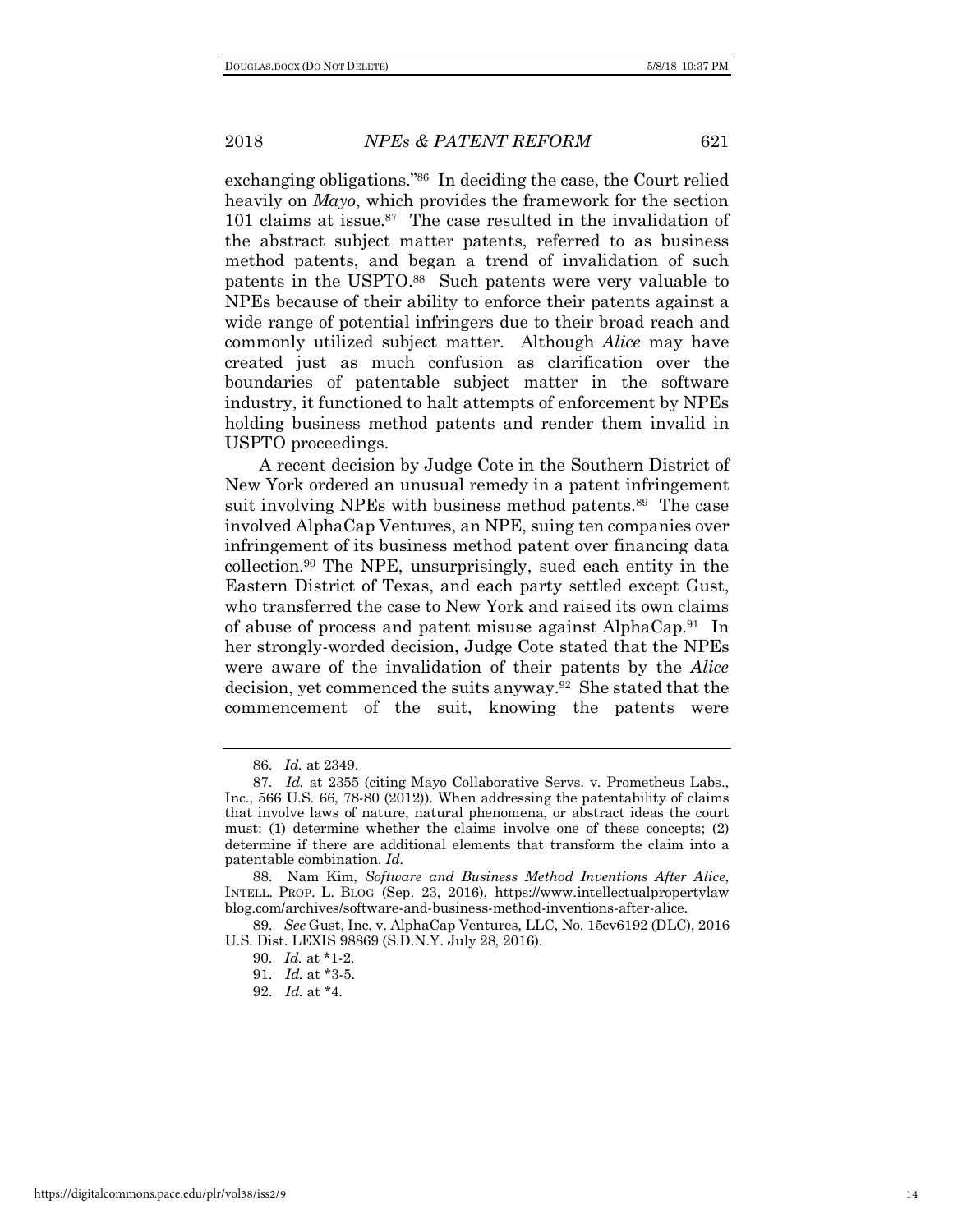invalidated, was frivolous and awarded over \$500,000 in attorney's fees against the NPE.93 The decision became unusual when the Judge ordered the NPE as well as its counsel, Gutride Safier LLP to pay the fees for the frivolous suit.<sup>94</sup> The decision to make the attorneys for the NPE responsible for the payment of the fees sets up an interesting situation for future NPEs like AlphaCap. If attorneys can be personally held to pay the opposing counsel's fees for bringing a lawsuit asserting an overly-broad patent, they may very well be dissuaded from representing NPEs at all. This decision, if adhered to, may have the future effect of forcing NPEs to choose their lawsuits much more carefully in order to secure counsel for the matter. While federal courts have strategically limited the abuses of NPEs, the legislative branch has been developing reform that would constitute much more broad and immediate changes to the patent system.

#### III. The Legislative Branch: Proposed Reform

A recent change to the Federal Rules of Civil Procedure ("FRCP") dealt a blow to the non-practicing entities' legal arsenal. In December of 2015, the FRCP was amended and Rule 84 was abrogated.95 Rule 84 provided an abbreviated complaint template, Form 18, which exempted patent infringement complaints from the standards set in *Twombly* and *Iqbal*. 96 Prior to the amendment, patent infringement complaints only needed to provide basic factual allegations, while the standard outside of Rule 84 was plausibility.97 This allowed NPEs to assert a valid claim without any substantial factual allegations, making their threats of suit even more likely. It is argued that

<sup>93.</sup> Ryan Davis, *NPE, Gutride Safier Ordered to Pay Up in 'Frivolous' Suit*, LAW360 (Dec. 20, 2016, 10:06 PM), https://www.law360.com/articles/ 874955/npe-gutride-safier-ordered-to-pay-up-in-frivolous-suit.

<sup>94</sup>*. Id.*

<sup>95.</sup> FED. R. CIV. P. 84.

<sup>96.</sup> Dennis Crouch, *An Early Review of the Impact of Form 18's Elimination on Pleading Direct Infringement*, PATENTLYO (Apr. 6, 2016), http://patentlyo. com/patent/2016/04/elimination-pleading-infringement.html. *See generally* Ashcroft v. Iqbal, 556 U.S. 662 (2009); Bell Atlantic Corp. v. Twombly, 550 U.S. 544 (2007).

<sup>97.</sup> *Id.*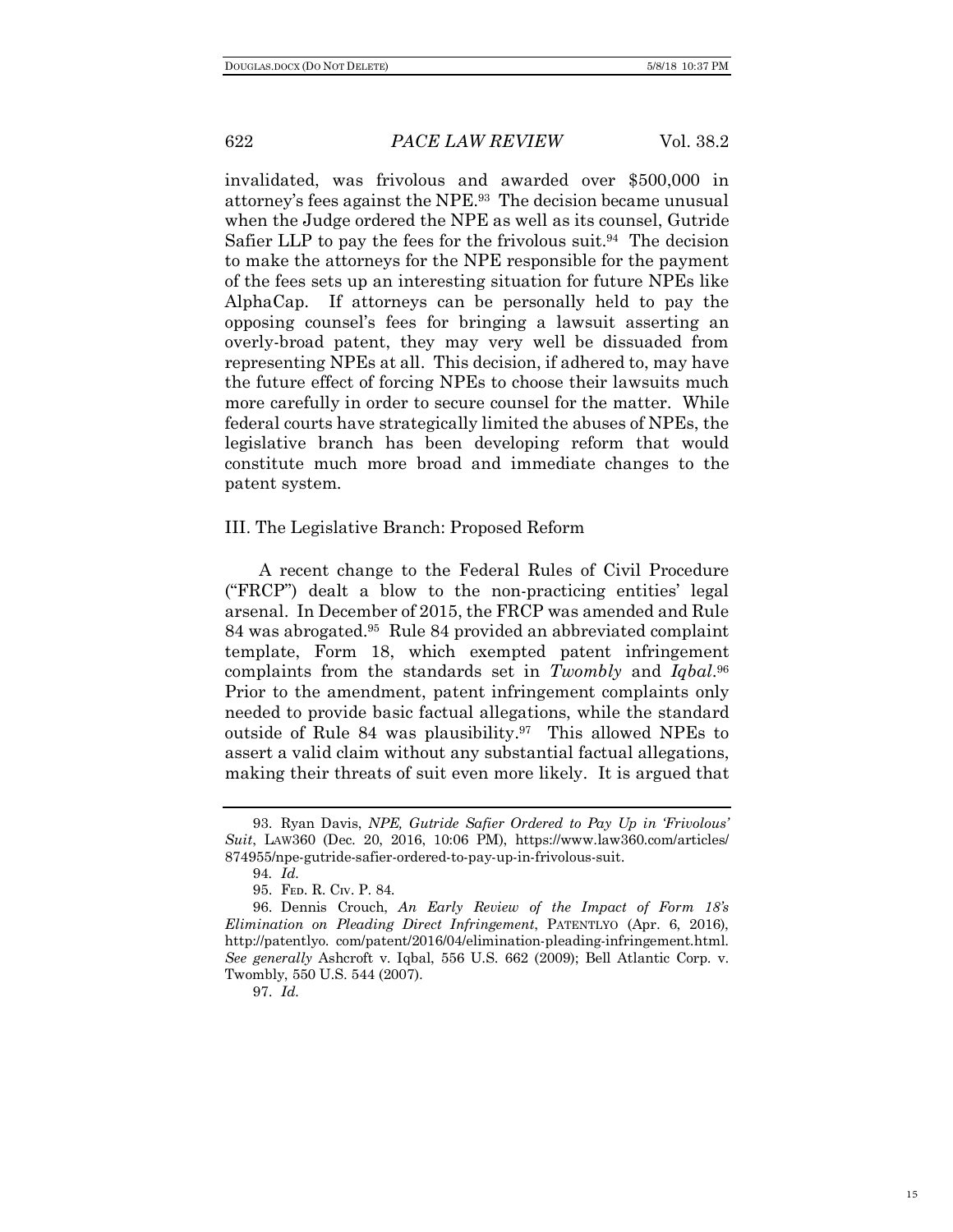the limited requirements encouraged NPEs to "intitiate frivolous lawsuits" whose pleadings would not meet the general standard.98 Additionally, the lack of information supplied in the initial pleadings would result in lengthier discovery and slow and costly lawsuits.99 The amendments were too recent to provide any substantial evidence of their effect on NPEs, but courts have already begun to require stricter standards on patent infringement complaints.100 In addition to requiring stricter standards for pleadings, there are several proposed bills in Congress that would have a substantial impact on the abuses of NPEs in the patent system.

One of the most expansive proposed patent reform bills was the Innovation Act. The Innovation Act was introduced by Representative Goodlatte in February, 2015.101 The first ambition of the act was to clarify the level of detail required in the pleadings of an infringement suit, relating to the lower acceptable standard prior to the abrogation of the Form 18 pleadings.102 The bill would require the complaint to allege in detail the patented invention allegedly infringed upon, the elements of the specific claims infringed, the specific acts of the infringer along with a detailed description of the infringing instrumentality, and the authority of the party to assert the action against Defendant.103 Additionally, the complaint must identify all entities that have a financial interest and any parent company and licensee of the plaintiff, which ties into the second objective of the bill.104

104. H.R. REP. No. 114-235, at 5 (2015).

<sup>98.</sup> YEH & LANZA, *supra* note 50, at 8.

<sup>99.</sup> H.R. REP. NO. 113-279, at 22-23 (2013).

<sup>100.</sup> *See, e.g.*, InCom Corp. v. Walt Disney Co., No. CV15-3011, 2016 U.S. Dist. LEXIS 71319, at \*2-4 (C.D. Cal. Feb. 4, 2016); Raindance Techs., Inc. v. 10x Genomics, Inc., No. 15-152-RGA, 2016 US. Dist. LEXIS 33875, \*6-7 (D. Del. Mar. 4, 2016).

<sup>101.</sup> Innovation Act, H.R. 9, 114th Cong. (2015).

<sup>102.</sup> *Id*. § 3; Fed. R. Civ. P. 84 (abrogated, effective3 Dec. 1, 2015).

<sup>103.</sup> *Id.* The Senate proposed Protecting American Talent and Entrepreneurship Act, (PATENT Act), which outlines very similar requirements for pleadings in infringement lawsuits. A clear difference between the bills is that the PATENT Act does not require the description of the authority to bring suit within the pleading, but requires specific information to be disclosed within fourteen days after service or filing. S.1137, 114th Cong. § 281B(b) (2015).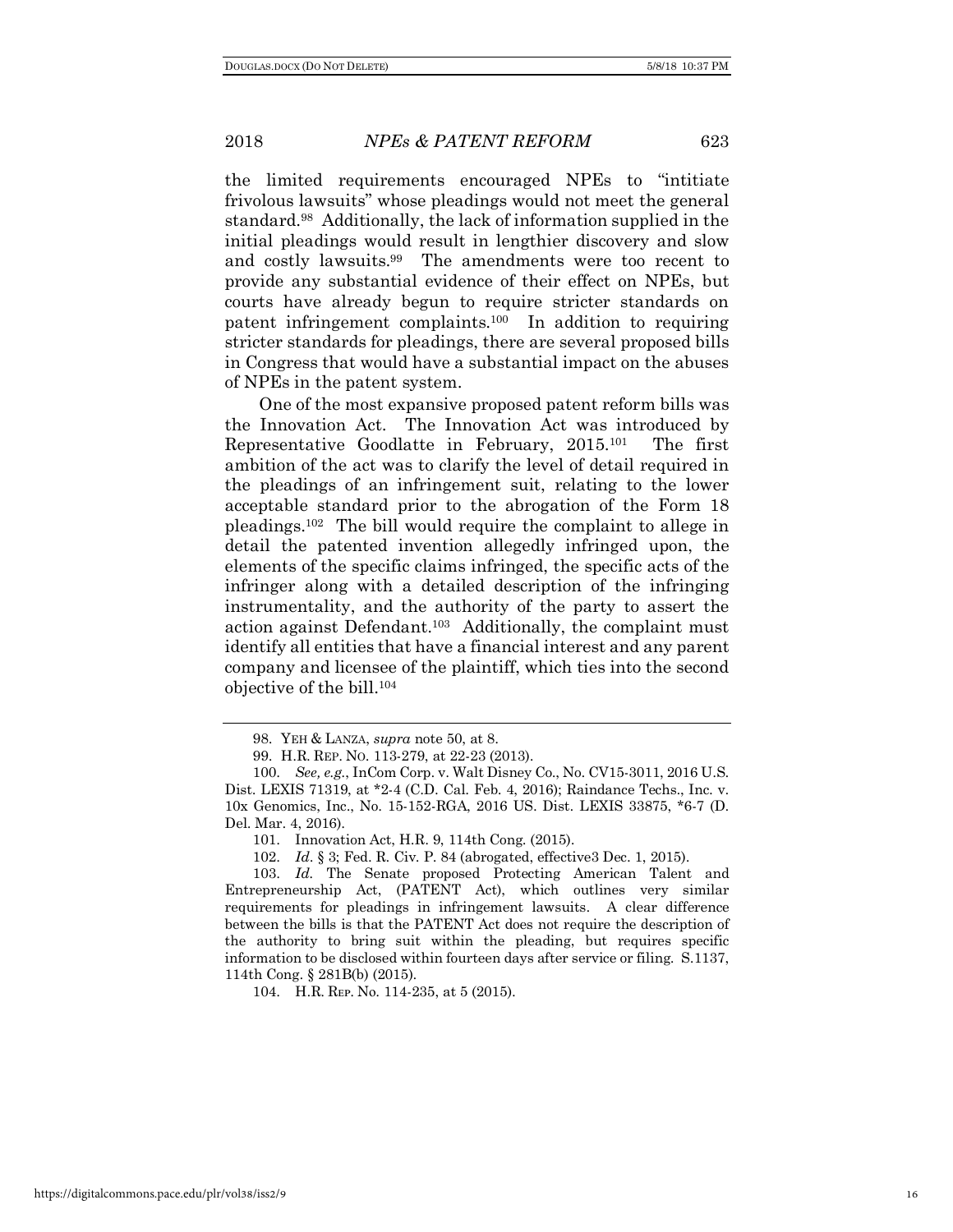The second purpose of the Act was to allow for the joinder of parties with an interest in the suit.105 The bill allowed for a party other than the party alleging infringement to be joined when that party:

> (A) is an assignee of the patent or patents at issue; (B) has a right, including a contingent right, to enforce or sublicense the patent or patents at issue; or

> (C) has a direct financial interest in the patent or patents at issue, including the right to any part of an award of damages or any part of licensing revenue  $\ldots .^{106}$

The significance of this proposition is to create transparency as to which entities have a financial interest in the lawsuit, and which larger entities may be the controlling party over the ownership of the patent rights. NPEs have, in the past, set up elaborate chains of shell companies making it difficult to legally reach the ultimate entity in charge (the entity with the capital). If an NPE shell company loses a suit, they may just file for bankruptcy for they do not have the capital to pay the fees and the deep pocketed parent company is not a party within the suit. This provision works to require that parent company to be disclosed and mandates them to participate in the suit.

The third objective of the Act was to limit the cost of discovery and to allocate the costs of litigation effectively. This was accomplished by the Act postponing discovery during the resolution of pre-trial motions.107 With several exceptions, the Act would generally stay discovery pending a motion to sever a claim or for misjoinder, a transfer of venue, or a motion to dismiss.<sup>108</sup> The exceptions include when the court believes discovery is necessary to decide a motion, issues involving preliminary injunctions, parties' consent to discovery, and

<sup>105.</sup> *Id.* at 3-4.

<sup>106.</sup> *Id.* at 4.

<sup>107.</sup> YEH & LANZA, *supra* note 50, at 9.

<sup>108.</sup> *Id.* at 9-10. The PATENT Act allows for limited discovery to resolve pre-trial motions, but overall, calls for similar reform as the Innovation Act.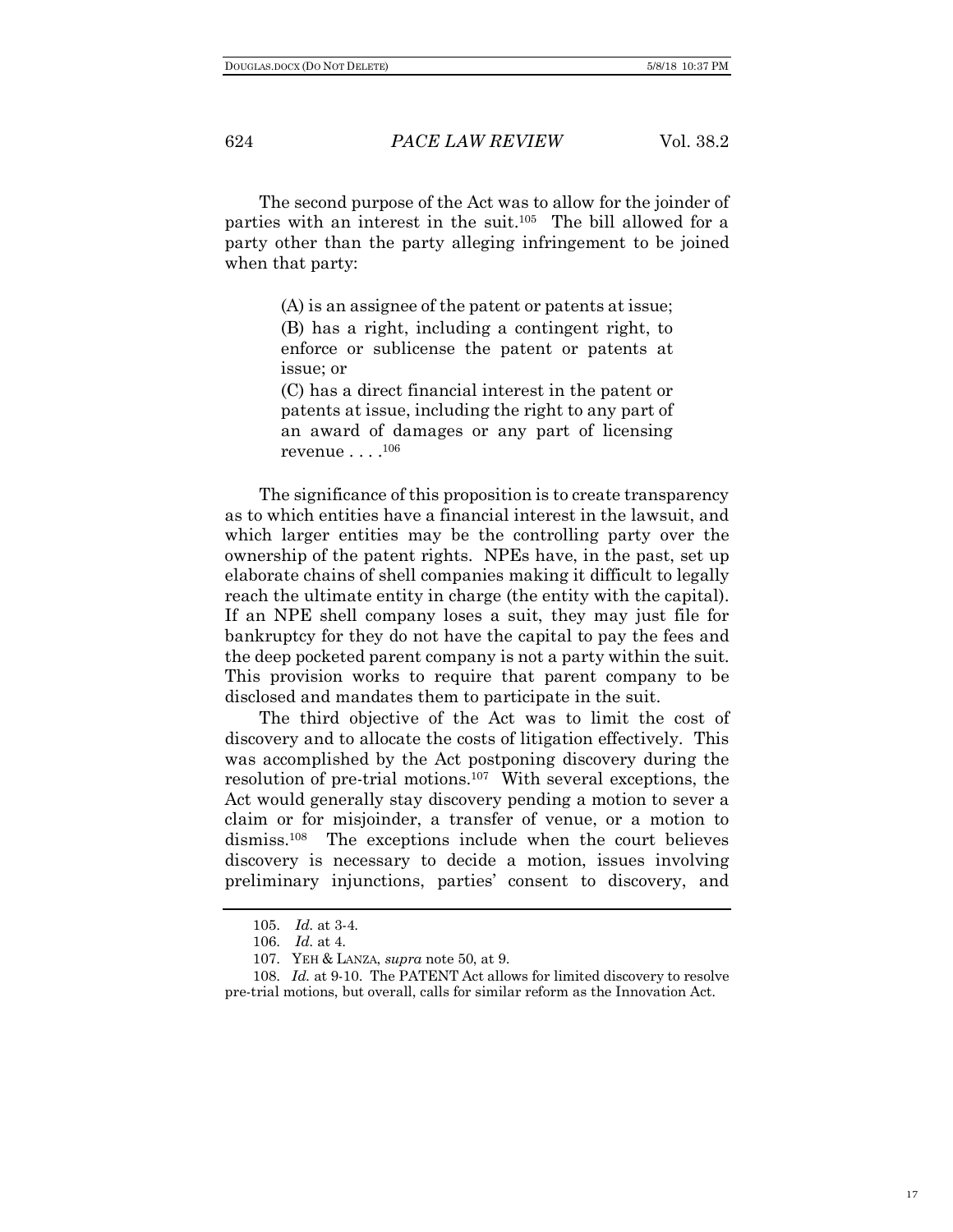certain drug product disputes.109 This provision of the Act was designed to limit the cost to the parties in litigation by eliminating the cost of discovery during the interim of motion decisions. This provision had the potential to work significantly against NPEs in lowering the cost of litigation to the *infringing* party and possibly work in favor of avoiding settlement with the entity. At the very least, NPEs would have to reevaluate their demands for settlement; when NPEs present an offer of settlement they must demand an amount significantly lower than the cost of litigation in order to be successful in pressuring the defendant to settle. If similar reform is successful in lowering the cost of litigation, it may have the secondary effect of lowering the demands of NPEs.

Section 3 of the Act also proposed shifting the costs of patent litigation.<sup>110</sup> The Act proposed that the non-prevailing party of the patent infringement suit would be liable for reasonable attorney's fees.111 Since the vast majority of NPE suits that do not end in settlement are resolved in favor of the allegedly infringing party, this could provide substantial reform in opposition of NPEs. This provision increased the risk for NPEs to bring a lawsuit and would result in decisions similar to that of Judge Cote in *AlphaCap Ventures*, discussed above.112 Additionally, in a provision titled "covenant not to sue," the Act called for attorney's fees for unilateral motions to dismiss.113 Working in conjunction with the increased pleading requirements, a complaint alleging infringement by an NPE that is overreaching or unreasonably vague may be dismissed along with the requirement of payment of attorney's fees. This increased risk of dismissal could also dissuade NPEs from casting a wide net and aggressively asserting their patent rights with broad patent claims at the risk of being dismissed. Moreover, if the party cannot pay, a joined party may be

<sup>109.</sup> Innovation Act, H.R. 9, 114th Cong. § 3 (2015).

<sup>110.</sup> *Id.* 

<sup>111.</sup> *Id.* (the act outlines an exception to the fees if the non-prevailing party's position and conduct are reasonably justified in law and fact, or for special circumstances). The Senate's PATENT Act also calls for the payment of attorney's fees if the position or conduct of the asserting party is not objectively reasonable. S.1137, 114th Cong. § 7 (2015).

<sup>112.</sup> *See supra* Section II.

<sup>113.</sup> Innovation Act, H.R. 9, 114th Cong. § 3 (2015).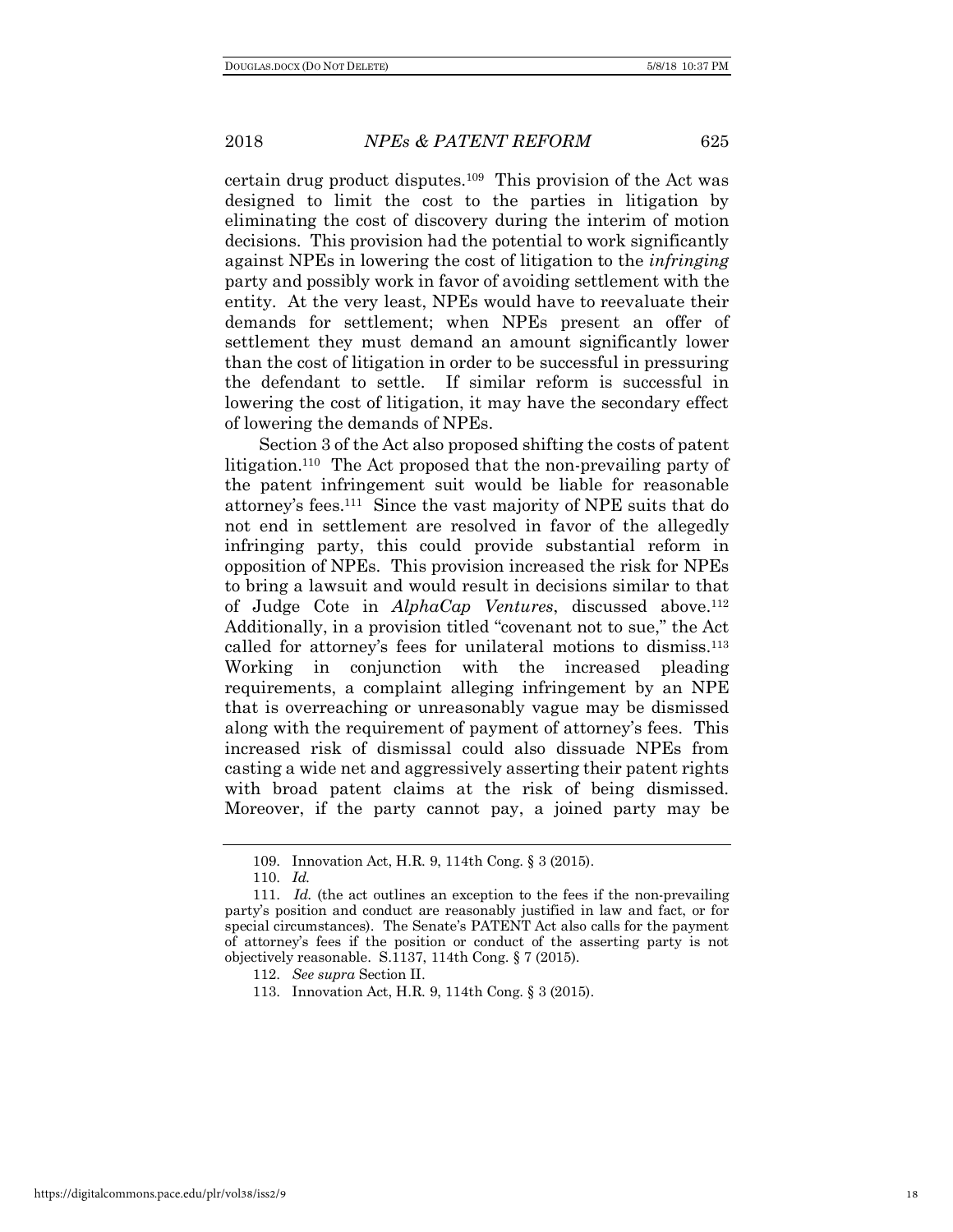responsible for the remainder of the fees.114 Building off of the necessary joinder provision of the Act, the organization that is ultimately leading these patent enforcers will be held liable for whatever damages that its cronies cannot pay.

The fourth purpose of the Act required the USPTO to provide small businesses with information regarding abusive patent litigation practices.115 Section 7 of the Innovation Act addressed small business education and outreach.116 The section would require the USPTO to pursue two initiatives. The first requirement was that the director of the USPTO "shall develop educational resources for small businesses to address concerns arising from patent infringement."117 The second provision would require "education and awareness [to small businesses] on abusive patent litigation practices" and would require a dedicated section of the official USPTO website to small business education.<sup>118</sup> These resources would spread awareness of patent troll practice and help prevent NPEs from preying on small uninformed businesses. Receiving an unanticipated demand letter from an unknown company threatening suit in the absence of a licenses agreement may send a small business into panic. Without capital to defend a suit against a seemingly wealthy, successful, patent-owning company, a small business may concede immediately to the demands without realizing it may have done nothing wrong. These programs may have the effect of significantly reducing easy targets from the pool of potential NPE victims.

The Innovation Act also addressed the issue of venue shopping discussed in *TC Heartland*. The proposed provision under the Act would permit jurisdiction in a judicial district "where the defendant has a principal place of business or is

<sup>114.</sup> *Id.*

<sup>115.</sup> *Id.* § 7.

<sup>116.</sup> *Id.* Additionally, the proposed PATENT Act also contains a provision requiring educational resources to be made available to small businesses. *See*  S. 1137, 114th Cong. § 13 (2015).

<sup>117.</sup> H.R. REP. No. 114-235, § 7(a)(1), at 12 (2015).

<sup>118.</sup> *Id.* §§ 7(a)(2), 7(b)(1). Like the Innovation Act and PATENT Act, the STRONG Patents Act address the issue of abusive patent practice on small businesses. The STRONG Patents Act would "require the Small Business Administration to produce a report that analyzes the impact of patent ownership by small businesses . . . ." YEH & LANZA, *supra* note 50, at 36.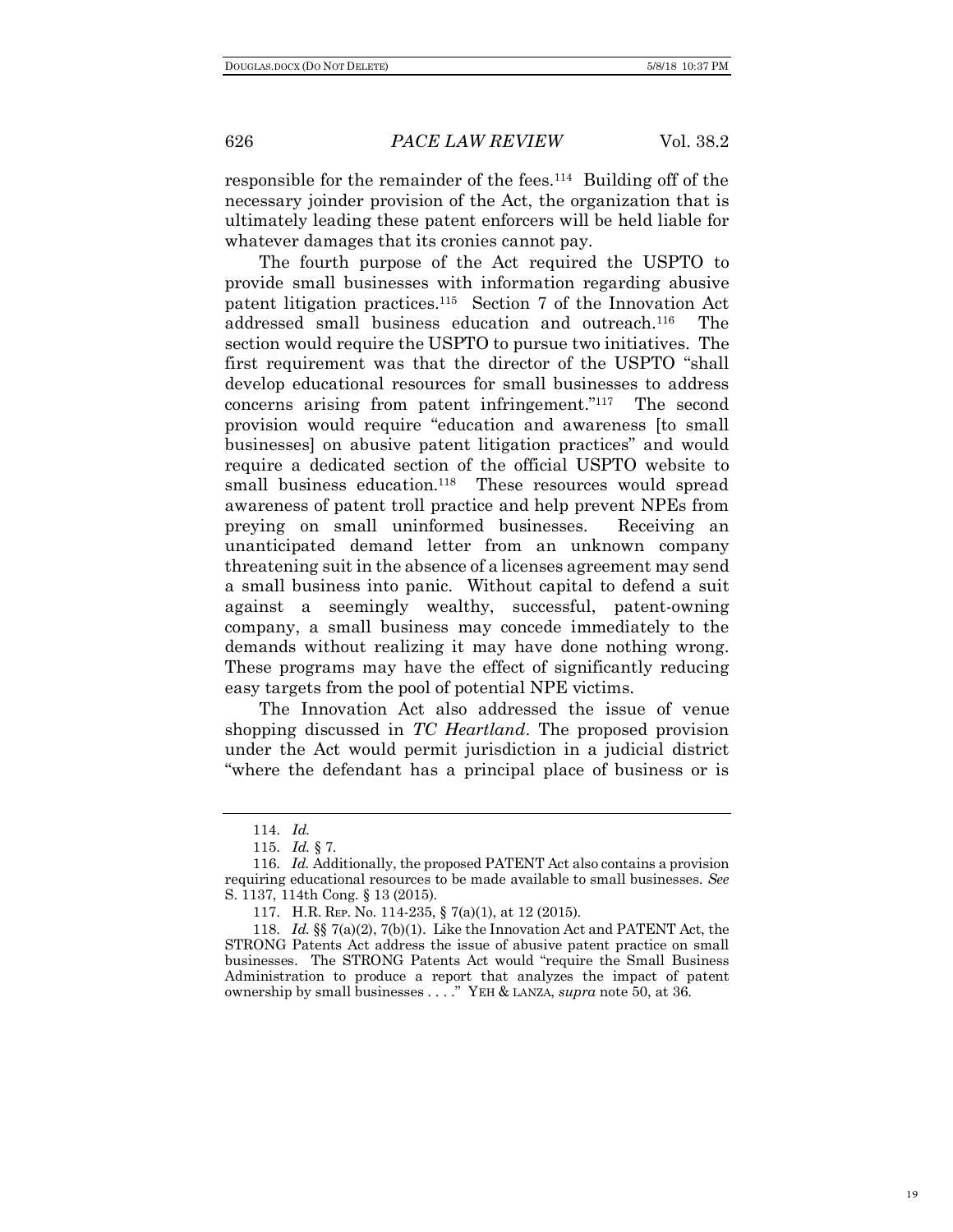incorporated[,]" the defendant has infringed and "has a regular and established physical facility[,]" the defendant consents to jurisdiction, the inventor conducted research, or where a party has a psychical facility for a purpose other than creating venue in that jurisdiction.119 This provision was, of course, drafted prior to the Supreme Court's decision in *TC Heartland*; however, the provision had the potential to significantly reduce the ability of plaintiffs to travel nationwide to bring an infringement suit in a district that is likely to give a favorable decision. Following the *TC Heartland* decision, venue may no longer be a focus of patent reform, but time will tell if further legislative action should be taken in reducing a patent plaintiff's ability to forum shop. Likewise, there may be increased manufacturing and research and development coming to the Eastern District of Texas in order for businesses to take full advantage of the most patent-friendly forum.

The fifth objective of the Act was to end the practice of bad faith demand letters. Demand letters are sent by the patent holding party and typically contain a cease and desist demand or a demand that the allegedly infringing party establish a license with the patent holder for its product.<sup>120</sup> NPEs are often associated with the use of vague demand letters "for the sole purpose of extracting financial concessions."121 The act stated that "[i]t is the sense of Congress that it is an abuse of the patent system and against public policy for a party to send out purposefully evasive demand letters to end users alleging patent infringement."122 The bill further stated that demand letters must contain "basic information about the patent in question, what is being infringed, and how it is being infringed."<sup>123</sup> This provides the accused party with adequate information as to the legitimacy of the claims and allows the entity to better prepare a litigation strategy if they were to choose to defend themselves over succumbing to the demands of the NPE.

There were three additional proposed patent reform bills which addressed the issue of abusive demand letters by NPEs.

<sup>119.</sup> *Id.*; Innovation Act, H.R. 9, 114th Cong. § 3 (2015).

<sup>120.</sup> YEH & LANZA, *supra* note 50 at 23.

<sup>121.</sup> *Id.* at 27.

<sup>122.</sup> H.R. REP. No. 114-235, § 281B(e), at 6 (2015).

<sup>123.</sup> *Id.*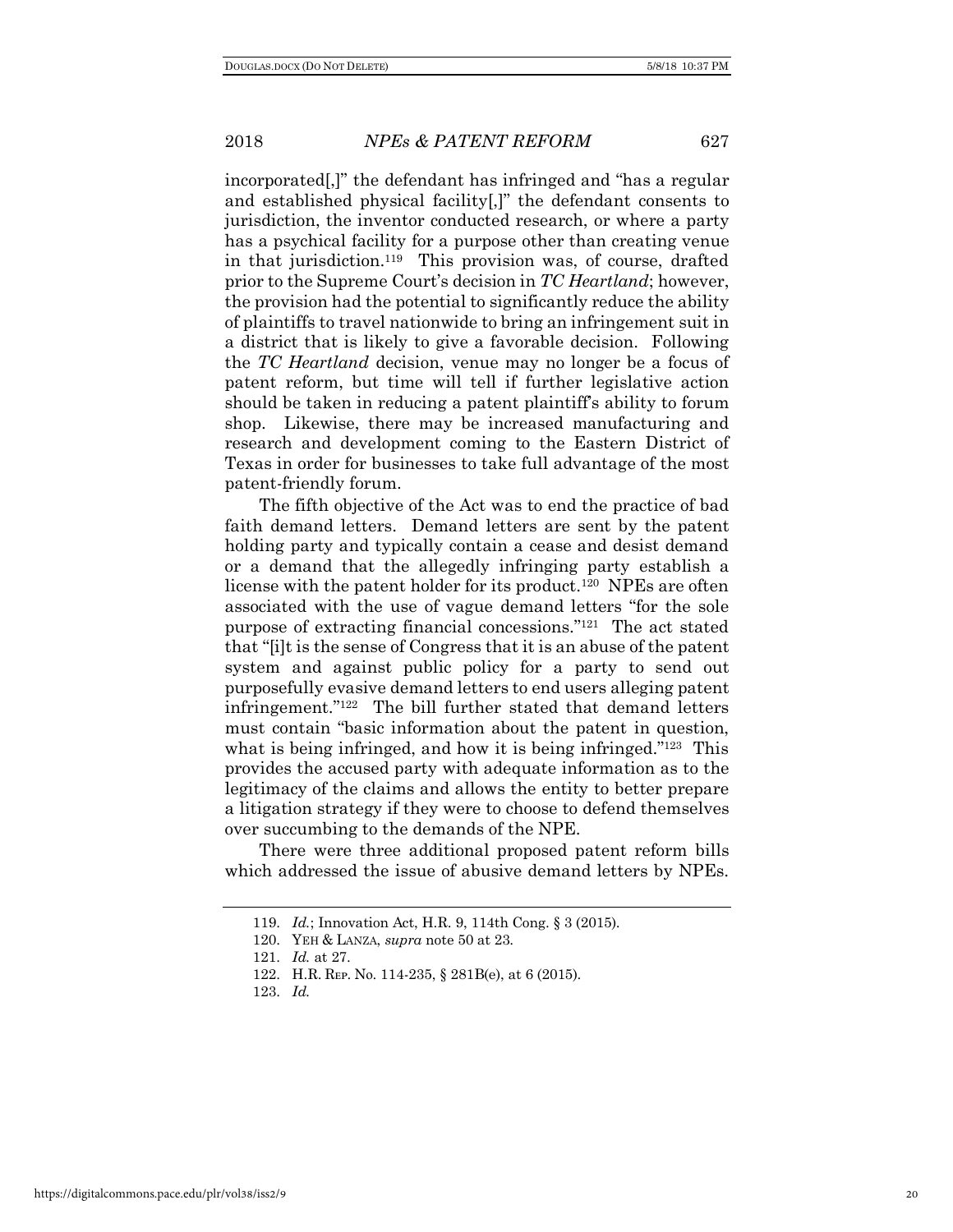First, the Demand Letter Transparency Act of 2015 addressed necessary change to the content of demand letters.124 The bill would require significant disclosure from the asserting entity of patent rights and ownership as well as information on the recipients and the history of patent assertion for entities sending more than twenty demand letters within a one-year period.<sup>125</sup> Additionally, the bill contained eighteen informational requirements that each demand letter must contain. These requirements included, but were not limited to, disclosure of information on the infringed patent, identification of claims infringed, detailed explanation of how the product infringes the patent, and information regarding the right of the asserting party to bring the patent infringement claim.126 The objective of this bill was to eliminate the practice of abusive demand letters and to seize one of the legal weapons in the NPE arsenal, which is used to coerce allegedly infringing parties into submitting to the NPE's demands.

The remaining two proposed bills on demand letter reform were the Targeting Rogue and Opaque Letters ("TROL") Act<sup>127</sup> and the Support Technology and Research for Our Nation's Growth ("STRONG") Patents Act.128 These two bills were identical in that they identified abusive demand letter practice as a violation of the Federal Trade Commission ("FTC") Act and authorized the FTC to enforce regulation against unfair or deceptive demand letters.129 The separate bills outlined several instances in which demand letters may be classified as unfair or deceptive acts or practices: (1) if a sender of a demand letter acts in bad faith regarding the identity of parties or presence of current civil action; $130$  (2) seeks compensation, in bad faith,

<sup>124.</sup> *See* Demand Letter Transparency Act of 2015, H.R. 1896, 114th Cong. (2015).

<sup>125.</sup> *Id.* § 2.

<sup>126.</sup> *Id.* § 3.

<sup>127.</sup> H.R. 2045, 114th Cong. (2015) (TROL is a clever name that plays off of a name commonly given to NPEs, *patent trolls*, and stands for Targeting Rogue and Opaque Letters).

<sup>128.</sup> S. 632, 114th Cong. (2015) (STRONG stands for Support Technology and Research for Our Nation's Growth).

<sup>129.</sup> *See* H.R. 2045, § 2(a), at 3-6; S. 632, § 202(a).

<sup>130.</sup> H.R. 2045, § 2(a)(1); S. 632, §202(a)(1).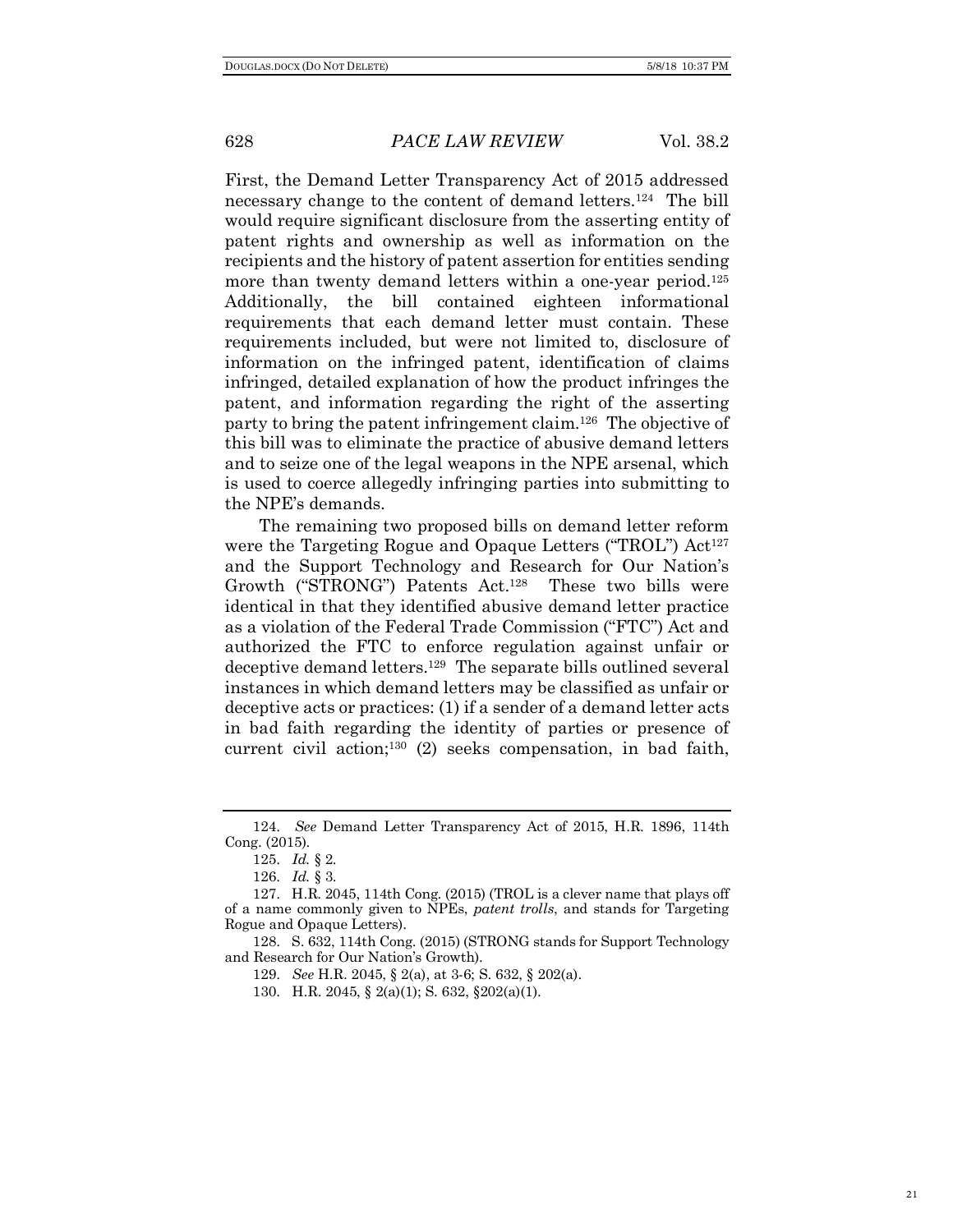under an invalid patent, $131$  or; (3) in bad faith, fails to include any of the following information; the identification of asserting entities and patent(s) infringed, identification of the infringed product, a description of how the product infringes, or the contact information for patent holder.<sup>132</sup> While the individual bills may have differed, they both addressed the need for the disclosure of information within the letters of the identity of asserting parties, identity of any patents infringed, and, specifically, how the patent has been infringed. These fundamental pieces of information allow the alleged infringer to seek legal counsel and begin discussing the merits of the accusations. Without such information, and in the current state of patent demand letters, the party may be left with insufficient information to prepare for litigation and may be confronted by a threat which has been made in bad faith to extort a license agreement from the party.

As discussed earlier, a fundamental difference between district court patent proceedings and USPTO patent contests is the burden of proof required for a showing of invalidity.133 The USPTO currently requires the preponderance of the evidence standard while the district court requires clear and convincing evidence.134 The issue that this creates, aside from general inconsistency, is a presumption of patent validity in district court and an emergence of anti-patent "death squads" in the USPTO.135 While the Innovation Act was silent on the issue, the Senate's PATENT Act sought to establish a presumption of claim validity for IPR and post grant review proceedings, while maintaining the current standard of preponderance of the evidence.136 The STRONG Patents Act, however, sought to amend the standard in the USPTO proceedings to mirror that of the district court's standard of proof of clear and convincing

<sup>131.</sup> H.R. 2045, § 2(a)(2); S. 632, §202(a)(2).

<sup>132.</sup> H.R. 2045, § 2(a)(3); S. 632, § 202(a)(3).

<sup>133.</sup> *See supra* Introduction to The Patent System and Non-Practicing Entities.

<sup>134.</sup> *Id.*

<sup>135.</sup> *Id.*; *see* Pitts, *supra* note 40.

<sup>136.</sup> PATENT Act, S.1137, 114th Cong. § 11(b)(3), (1)(J)(2)(E) (2015) (this objective to create a universal standard of review between federal court and the USPTO is analogous to the argument that the NPEs asserted in Cuozzo Speed Techs., LLC v. Lee, 136 S. Ct. 2131, 2137 (2016)).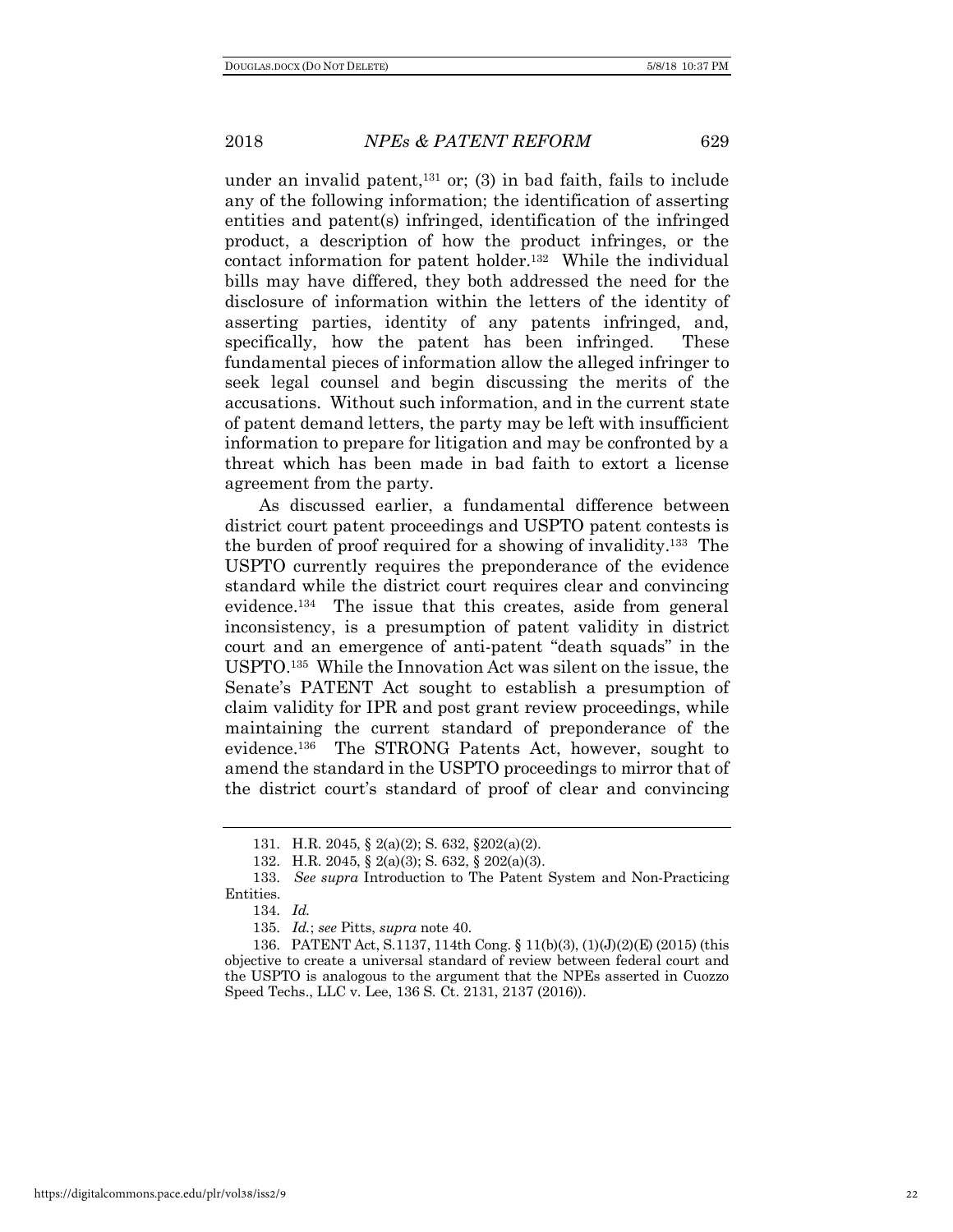evidence.137 This had the potential to create uniformity in the analyses used by the judicial and administrative entities, but more significantly, has the potential to return the PTAB to a propatent institution. Conversely, as discussed in *Cuozzo* above, the importation of the clear and convincing standard to the USPTO post-grant proceedings could potentially make it more difficult to invalidate unreasonably broad patents being asserted by NPEs.

Congress has been considering the next round of patent reform since the effects of the AIA have become apparent. The AIA did not sufficiently address the abuses of the patent system by NPEs, and the results are patently clear. Potential remedies to some of the largest issues are addressed in the proposed bills discussed above, but as of the 2016 presidential election, the bills have failed to make it out of Congress. With the transition of administrations comes other opportunities for patent reform from the executive branch of the United States Government.

### IV. The Executive Branch: The Future of Reform

The proposed bills discussed above currently remain in the House and Senate with their destinies uncertain. The Obama Administration made significant progress in patent reform with the AIA, but President Obama himself admitted that it "only went about halfway to where we need to go."<sup>138</sup> With his term coming to an end, President Obama was referred to as "the most hands-on policy-savvy president in the IP field that we've ever had<sup>[1]</sup><sup>139</sup> With his departure, President Obama has passed on the responsibility to see the remaining issues resolved.

The 2016 election has created a sweeping change in favor of the Republican Party, and the proposed patent reform bills have historically received mixed support by the Republican Party.<sup>140</sup>

<sup>137.</sup> S. 632, §§ 102(c), 103(c).

<sup>138.</sup> The Obama White House, *President Obama Participates in a Fireside Hangout on Google+*, YᴏᴜTᴜʙᴇ (Feb. 14, 2013), https://www.youtube. com/watch?v=kp\_zigxMS-Y.

<sup>139.</sup> Coe, *supra* note 57.

<sup>140.</sup> See Republican/Conservative, MAPLIGHT, http://maplight.org/uscongress/interest/J1100/bills (last visited Feb. 12, 2018) (demonstrating Republican representatives both supporting and opposing past patent reform bills).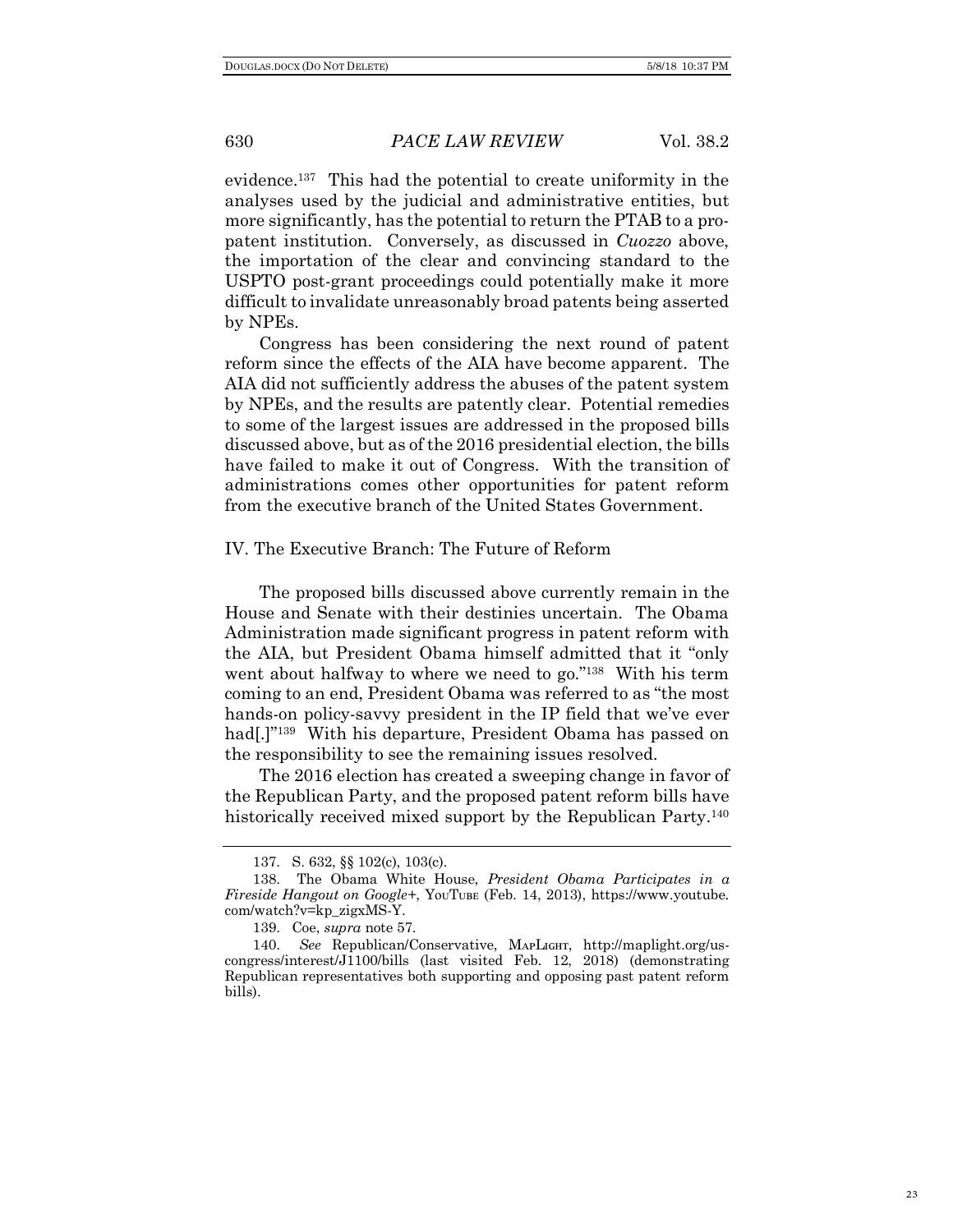A revived Innovation Act is not likely to make progress in the 115th Congress, but it is likely that Senator Chris Coons will resubmit the STRONG Act in the coming Congress.141 President Trump has remained relatively quiet on the issues of patent reform, with the exception of his desire to increase intellectual property law enforcement against countries such as China.142 The Trump Administration calls for the implementation of changes on high-priority controversial issues, such as immigration bans, wall and pipeline construction, the defeat of ISIS, and the refocusing of the Environmental Protection Agency.<sup>143</sup> With the Administration's necessary focus on these crucial issues, it is likely that patent reform will be, initially, a low priority for the Trump Administration. However, the patent landscape is influenced by more than reform bills alone.

The most significant influence that President Trump will have on the patent system, in the absence of priority of reform, is his appointments. The prior Director of the USPTO, Michelle Lee was replaced by President Trump during the introduction of his Administration with Andrei Iancu.<sup>144</sup> The director "sets the tone for hiring and promoting administrative judges, examiners, and supervisors" which influences the agency's position and enforcement of patent rights.<sup>145</sup> Many had speculated as to who President Trump's nomination would be for the position. Predictions included Michelle Lee staying as the current director, Phil Johnson of Johnson & Johnson, or an individual from the pharmaceutical industry, but President Trump had not expressed an interest in any particular candidate until August

<sup>141.</sup> Russell Binns, *Patents Under the Trump Administration*, LAW360 (Jan. 27, 2017, 3:29 PM), https://www.law360.com/articles/885572/patentsunder-the-trump-administration.

<sup>142.</sup> *Id.*

<sup>143.</sup> Miriam Valverde, *What Trump has done in his first 100 days in office*, POLITIFACT (April 16, 2017), http://www.politifact.com/truth-ometer/article/2017/apr/26/what-trump-has-done-his-first-100-days-office/.

<sup>144.</sup> Press Release, United States Patent and Trademark Office, Andrei Iancu Begins Role as New Director of United States Patent and Trademark Office (Feb. 8, 2018), https://www.uspto.gov/about-us/news-updates/andreiiancu-begins-role-new-director-united-states-patent-and-trademark.

<sup>145.</sup> Steve Hall & Kate Van Namen, *The Impact of President Trump's IP-Related Appointments*, FINDING IP VALUE (Jan. 26, 2017), https://finding ipvalue.com/2017/01/26/the-impact-of-president-trumps-ip-relatedappointments/.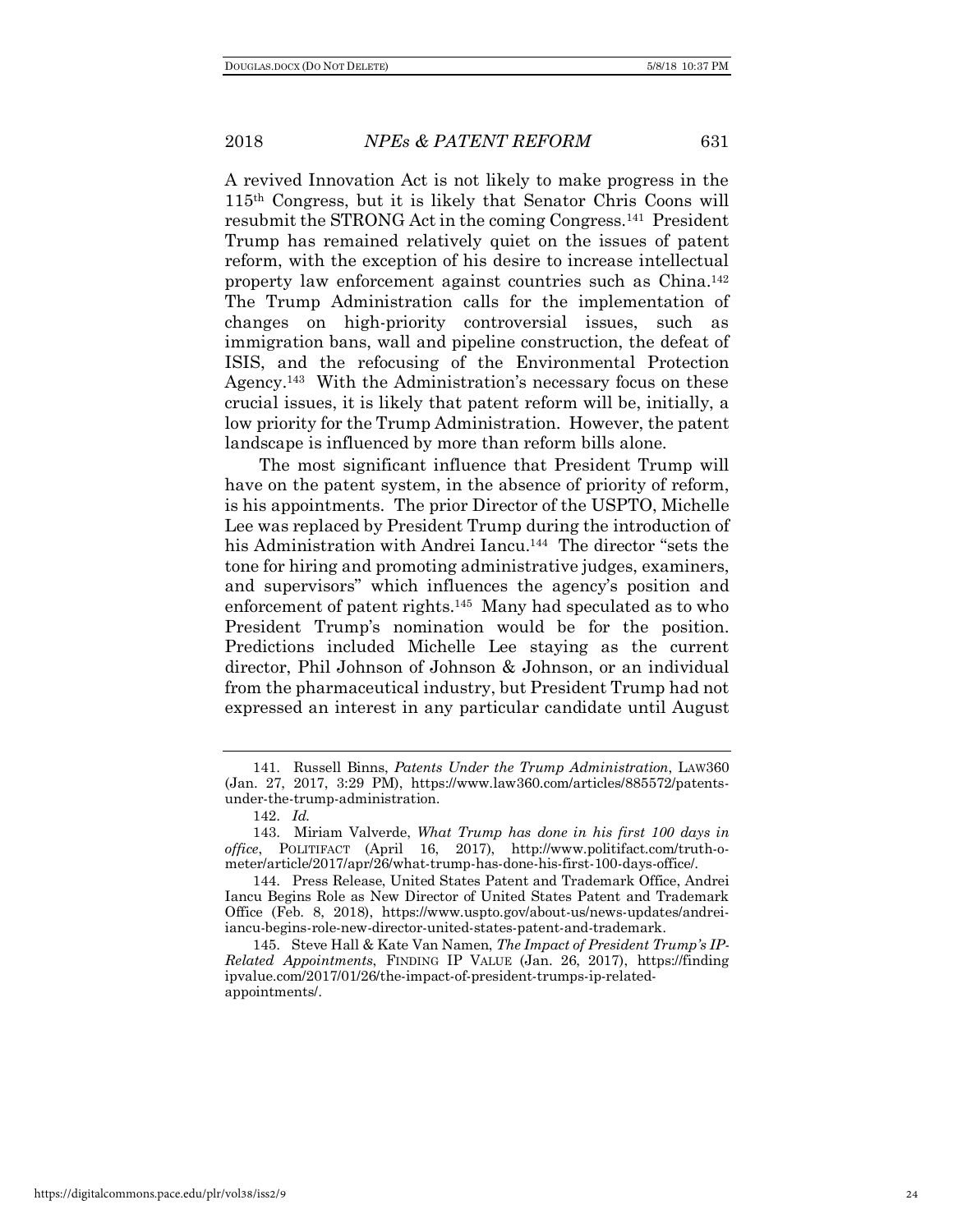### of 2017.146

Arguably, the most influential appointment comes from President Trump's Supreme Court appointment. President Trump's nominee, and newest Supreme Court Justice, Neil Gorsuch, filled the vacant position left by the late Antonin Scalia.147 Gorsuch has not had a decision that enlightens us on his stance of the state of the patent system, but he has expressed his desire to do-away with *Chevron* deference.148 *Chevron* was a Supreme Court decision that established a blueprint for reviewing courts to give administrative agencies deference on particular matters of agency expertise.<sup>149</sup> In the absence of *Chevron*, a reviewing court would review a claim *de novo*, and would strip away some of the USPTO's authority given to it in the *Cuozzo* decision.150

Removal of *Chevron* deference would put parties being subjected to lawsuits by NPEs at an even greater disadvantage. A company defending against an infringement claim by an NPE would bring an IPR proceeding to try and reduce the costs of litigation, and it would have the benefit of the preponderance of the evidence test favoring invalidation of a weak patents. Then, when the NPE's weak patent is invalidated, it could simply appeal to Federal Court, which would no longer have to give any deference to the USPTO, nor would it apply the same legal standard; rather, the court would apply the clear and convincing evidence test, which would favor the validation of the patent, and would essentially undo the expert decision of the PTAB.

<sup>146.</sup> Binns, *supra* note 125; Gene Quinn, *Trump Nominates Andrei Iancu to be USPTO Director,* IPWATCHDOG (Aug. 26, 2017), http://www.ipwatchdog. com/2017/08/26/trump-nominates-andrei-iancu-uspto-director/id=87362/.

<sup>147.</sup> Julie Hirschfeld Davis, *Neil Gorsuch is Sworn In as Supreme Court Justice*, N.Y. TIMES (Apr. 10, 2017), https://www.nytimes.com/2017/04/10/us/ politics/neil-gorsuch-supreme-court.html.

<sup>148.</sup> Scott Graham, *What to Expect From Neil Gorsuch on IP, Patents and Trade Secrets*, NAT'L L.J. (Feb. 13, 2017, 10:00 AM), http://www.nationallaw journal.com/id=1202779049527/What-to-Expect-From-Neil-Gorsuch-on-IP-Patents-and-Trade-Secrets?slreturn=20170123154805.

<sup>149.</sup> Chevron U.S.A., Inc. v. Natural Resources Defense Council, Inc., 468 U.S. 837 (1984).

<sup>150.</sup> Lawrence Ashery, *The State of Judicial Deference to the USPTO*, LAW360 (Nov. 15, 2016, 12:45 PM), https://www.law360.com/articles/859781/ the-state-of-judicial-deference-to-the-uspto.